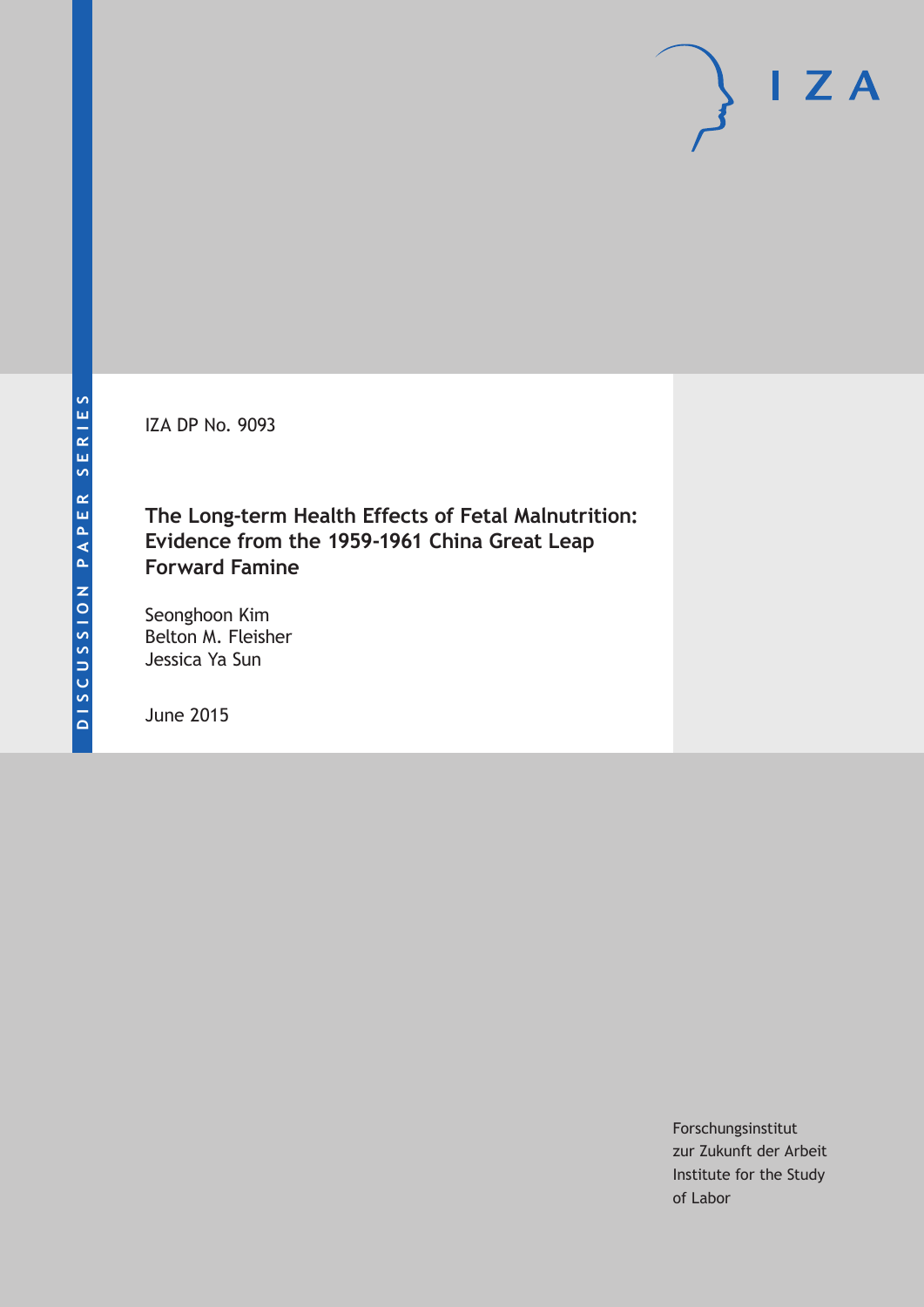# **The Long-term Health Effects of Fetal Malnutrition: Evidence from the 1959-1961 China Great Leap Forward Famine**

# **Seonghoon Kim**

*Singapore Management University*

### **Belton M. Fleisher**

*Ohio State University, CHLR, CUFE and IZA*

## **Jessica Ya Sun**

*Singapore Management University*

Discussion Paper No. 9093 June 2015

IZA

P.O. Box 7240 53072 Bonn Germany

Phone: +49-228-3894-0 Fax: +49-228-3894-180 E-mail: iza@iza.org

Any opinions expressed here are those of the author(s) and not those of IZA. Research published in this series may include views on policy, but the institute itself takes no institutional policy positions. The IZA research network is committed to the IZA Guiding Principles of Research Integrity.

The Institute for the Study of Labor (IZA) in Bonn is a local and virtual international research center and a place of communication between science, politics and business. IZA is an independent nonprofit organization supported by Deutsche Post Foundation. The center is associated with the University of Bonn and offers a stimulating research environment through its international network, workshops and conferences, data service, project support, research visits and doctoral program. IZA engages in (i) original and internationally competitive research in all fields of labor economics, (ii) development of policy concepts, and (iii) dissemination of research results and concepts to the interested public.

<span id="page-1-0"></span>IZA Discussion Papers often represent preliminary work and are circulated to encourage discussion. Citation of such a paper should account for its provisional character. A revised version may be available directly from the author.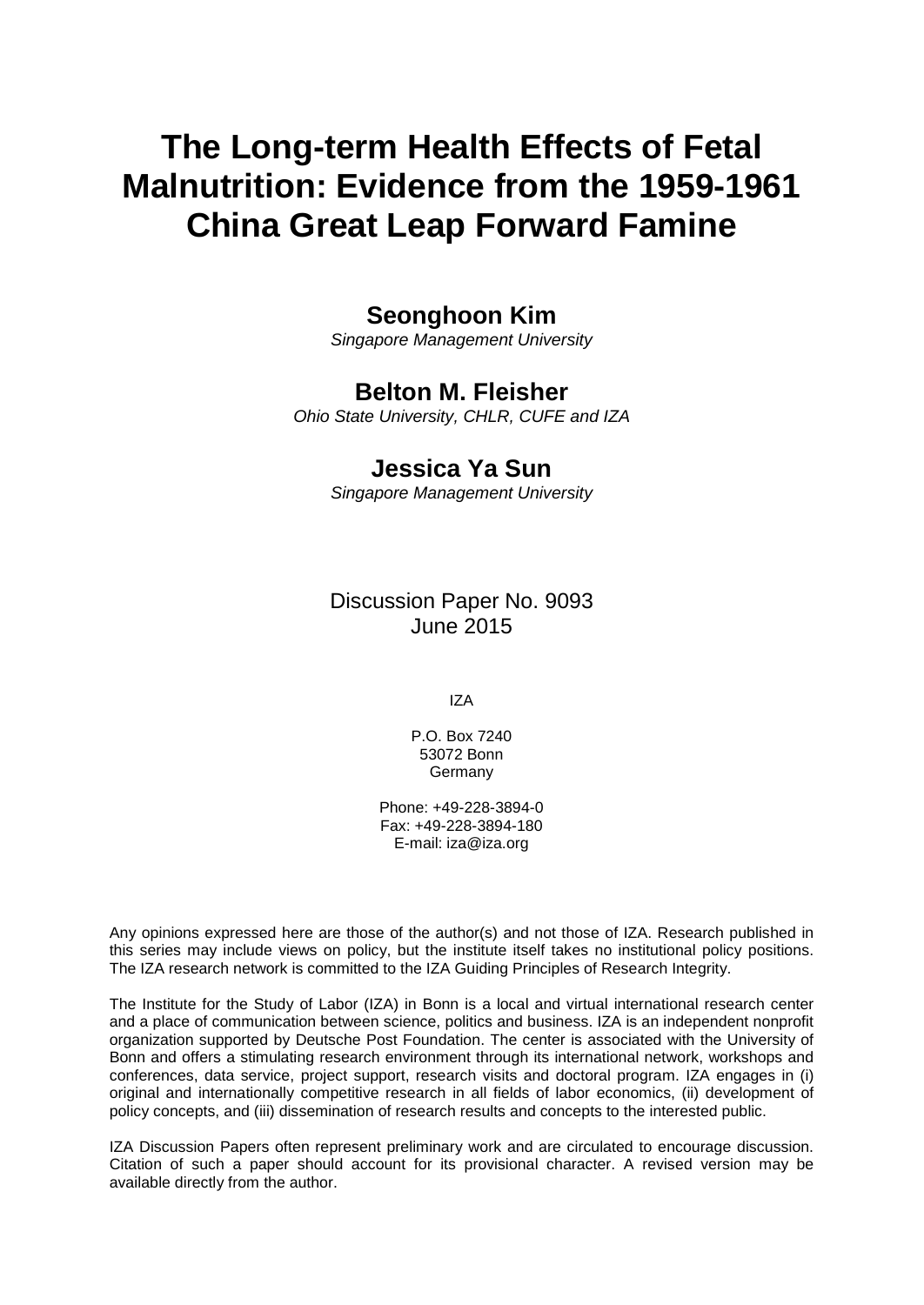IZA Discussion Paper No. 9093 June 2015

# **ABSTRACT**

# **The Long-term Health Effects of Fetal Malnutrition: Evidence from the 1959-1961 China Great Leap Forward Famine[\\*](#page-1-0)**

We report evidence of long-term adverse health impacts of *in utero* exposure to malnutrition based on survivors in their 50s who were born during the China Famine that occurred in the years 1959-1961. We take advantage of recently available data provided by the China Health and Retirement Longitudinal Study (CHARLS) to corroborate evidence supporting the Fetal Origin Hypothesis. We find that fetal exposure to malnutrition has large and long-lasting impacts on both physical health and cognitive abilities, including the risks of suffering a stroke, physical disabilities in speech, walking and vision, and measures of mental acuity. Our findings on the health impacts of fetal malnutrition on middle-age survivors suggest that it would be desirable to trace the changes of health status of the famine survivors as they age into later life stages. We suspect that such further study would support the lifetime benefits of in utero and early infancy health interventions that extend through the life cycle in the form of avoiding both physical and mental impairment.

JEL Classification: I10, I12, J14

Keywords: fetal origin hypothesis, malnutrition, health, China Famine

Corresponding author:

Belton M. Fleisher Department of Economics The Ohio State University 1945 North High Street Columbus, OH 43210 USA E-mail: [fleisher.1@osu.edu](mailto:fleisher.1@osu.edu)

We thank Tomoki Fujii, participants of a seminar at Université Paris Dauphine, and participants of 2015 Singapore Health Economics Association Conference for valuable comments.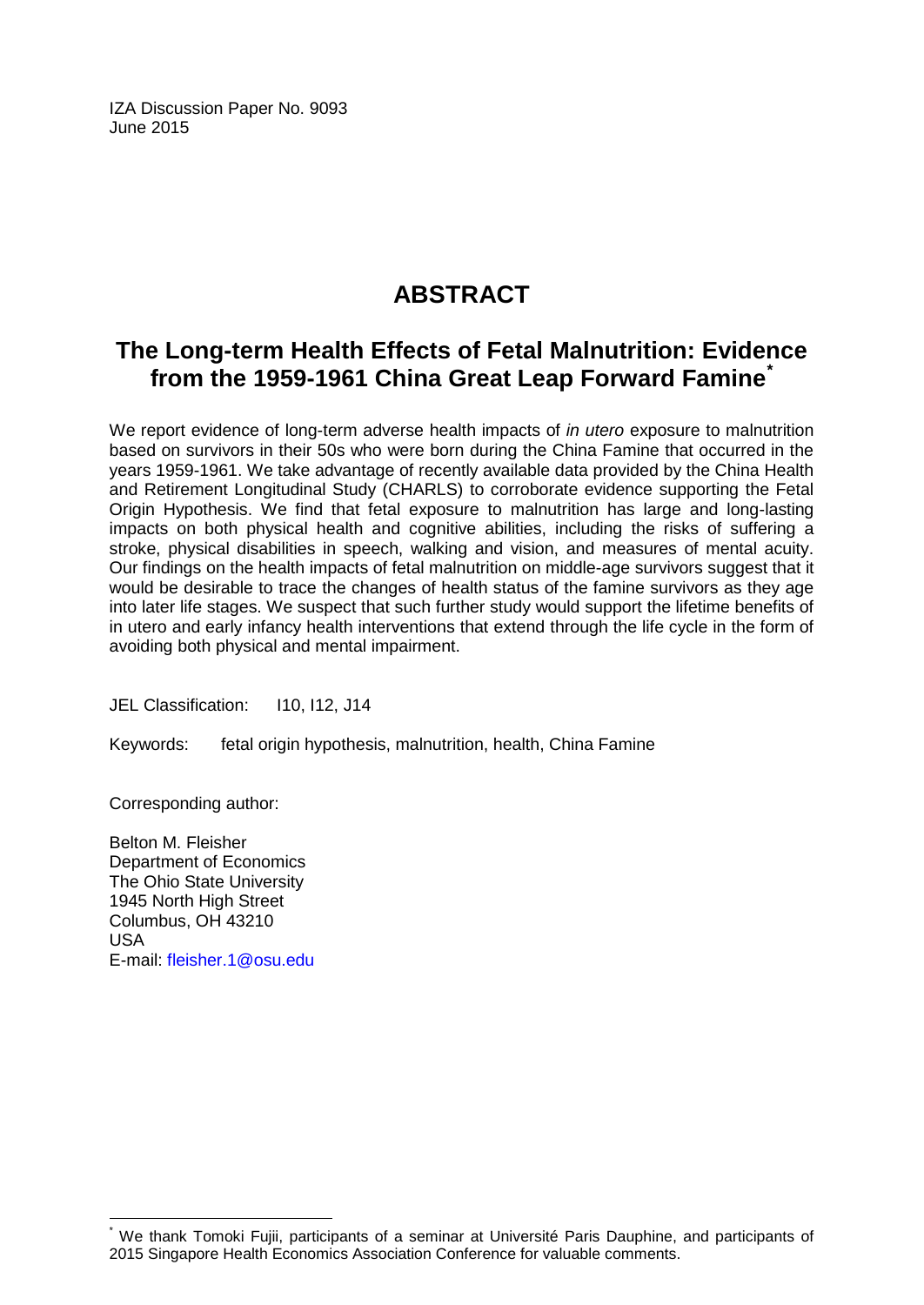#### I. Introduction

Malnutrition among pregnant women and children has been a long-standing problem in developing countries. For example, China, though achieving impressive economic development, still has more than 120 million individuals suffering from malnutrition and 7.2 million children with stunted growth (Chen, 2013). The "Fetal Origins Hypothesis" of Barker (1992) and much subsequent work argue that fetal malnutrition "programs" the fetus with metabolic characteristics that can lead to future diseases. In the absence of human-subject randomized controlled experiments that might establish a causal link between fetal malnutrition and later life health outcomes, historical events such as the Dutch Famine of 1944 (Roseboom et al., 2001; Scholte et al., 2015) have provided researchers with data permitting the study of the long-term effects of fetal malnutrition. The 1959-1961 China Great Leap Forward Famine (hereafter China Famine), being the worst famine in human history, caused about 30 million excess deaths (Li and Yang, 2005). The dramatic differences in famine intensity across cohorts and regions make the China Famine a particularly well-suited quasi-natural experiment to identify the causal influences of fetal exposure to malnutrition.

We contribute to the literature by examining the long-term health effects of fetal malnutrition in a sample of China Famine survivors surveyed when they were in their 50s. Studies have shown that infants who experienced malnutrition during the fetal period may be born with normal birth weight and birth size but appear to suffer from various diseases, such as cardiovascular diseases, diabetes, and breast cancer in later stage of life because the initial adaptations of DNA to help the survival of a fetus can trigger health problems in later adulthood (Scholte et al., 2015; Lumey et al., 2011; Schulz, 2010). For example, the Dutch Famine studies suggest that the adverse influences of *in utero* exposure to malnutrition on cognitive abilities become obvious when survivors turned into their 50s, while no significant effects were seen during their 20s (Stein et al., 1972; Scholte et al., 2015). The delayed effects of prenatal influences are likely to have prevented earlier studies of the China Famine from identifying the full negative consequences of fetal malnutrition, because the age range of famine victims in earlier studies was, necessarily mainly younger than 40 years of age.

Half a century after the event, we are now able to examine the long-term impacts of *in utero* malnutrition on health outcomes of the survivors in their middle age with newly available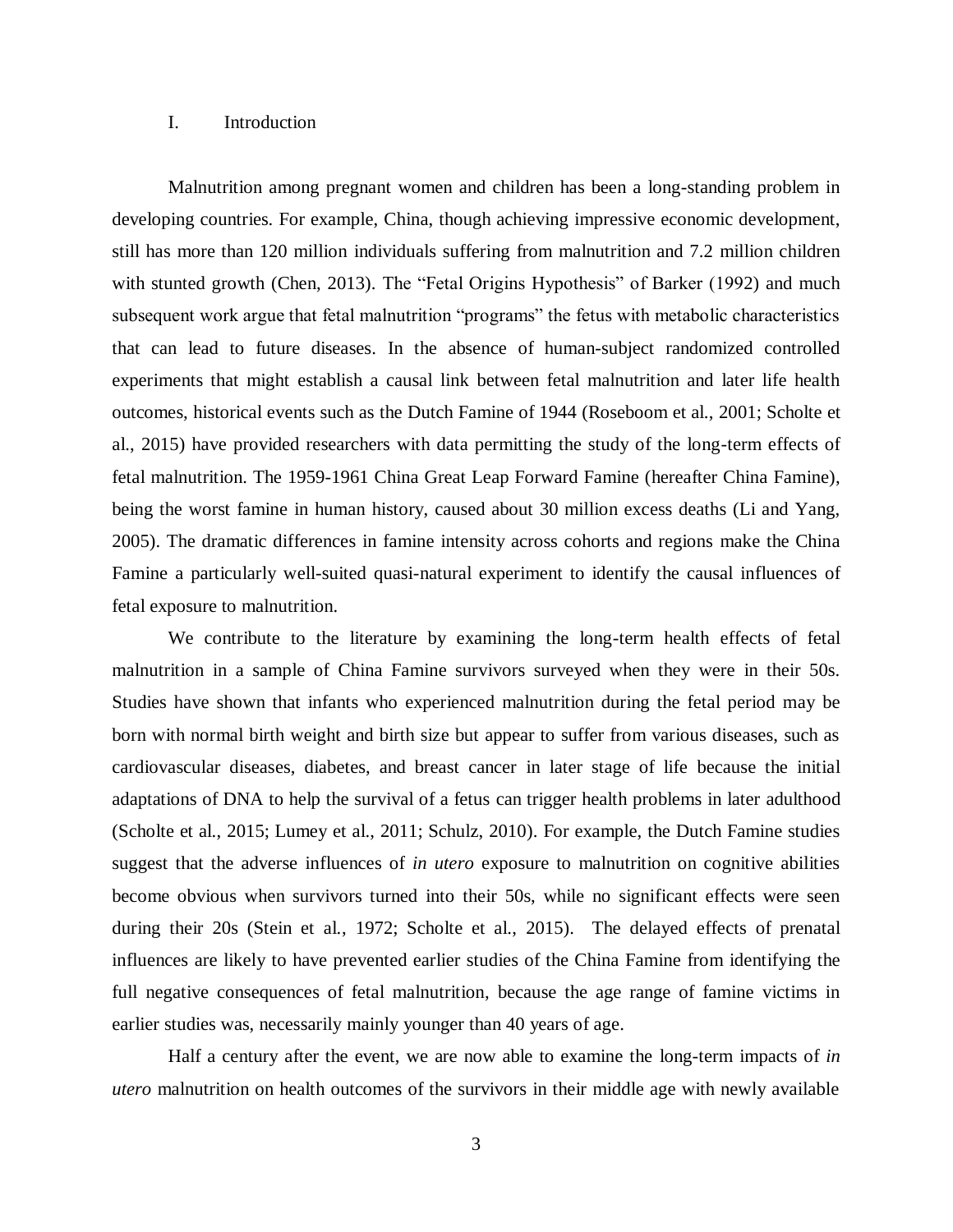nationwide panel data on the Chinese elderly, the China Health and Retirement Longitudinal Study (CHARLS). CHARLS is a biannual panel survey that began in 2011 and collects rich information on a wide array of detailed objective and subjective health measures of a representative national sample of individuals who were aged 45 and over in China. CHARLS has much richer information on various health measures than the China Population Census data and has a much larger sample compared to the China Health and Nutrition Study (CHNS) data.

There are several studies on the health effects of the China Famine, but they use relatively simple measures such as heights and weights observed at early adulthood (Gorgens et al., 2007; Chen and Zhou, 2007; Meng and Qian, 2009; Fung and Ha, 2010), or look at other health measures using a limited sample (e.g., data obtained from a local hospital) (Clair et al., 2005; Xu et al., 2009). There has been little, if any, comprehensive evaluation of the occurrence and magnitude of long-term health consequences of the China Famine, and the newly available CHARLS data allow us to evaluate these outcomes.

We identify the long-term health effects of fetal malnutrition using province-specific and year-specific death rates weighted by birth month as a proxy for the famine severity. We find that fetal exposure to the China Famine of individuals born during 1959-1961 had led to a 24.3% greater likelihood of developing speech impediment, a 12% greater likelihood of suffering difficulty in walking and a 3.3% greater chance of developing vision impairment later in life compared to individuals who were born before or after the China Famine. We also find that survivors who experienced the famine *in utero* have a higher probability of having suffered from a stroke compared to non-famine cohorts.

Consistent with the findings of the Dutch Famine studies, our results show that the survivors of the China Famine are likely to have a higher probability of low cognitive function. Survivors who experienced the famine *in utero* tend to perform much worse in terms of performing simple arithmetic calculations and date recall tests. Since pregnancy is the critical period of time when the nervous system is being developed and the human body of the pregnant women prioritizes the survival of a fetus over brain development, malnutrition experience during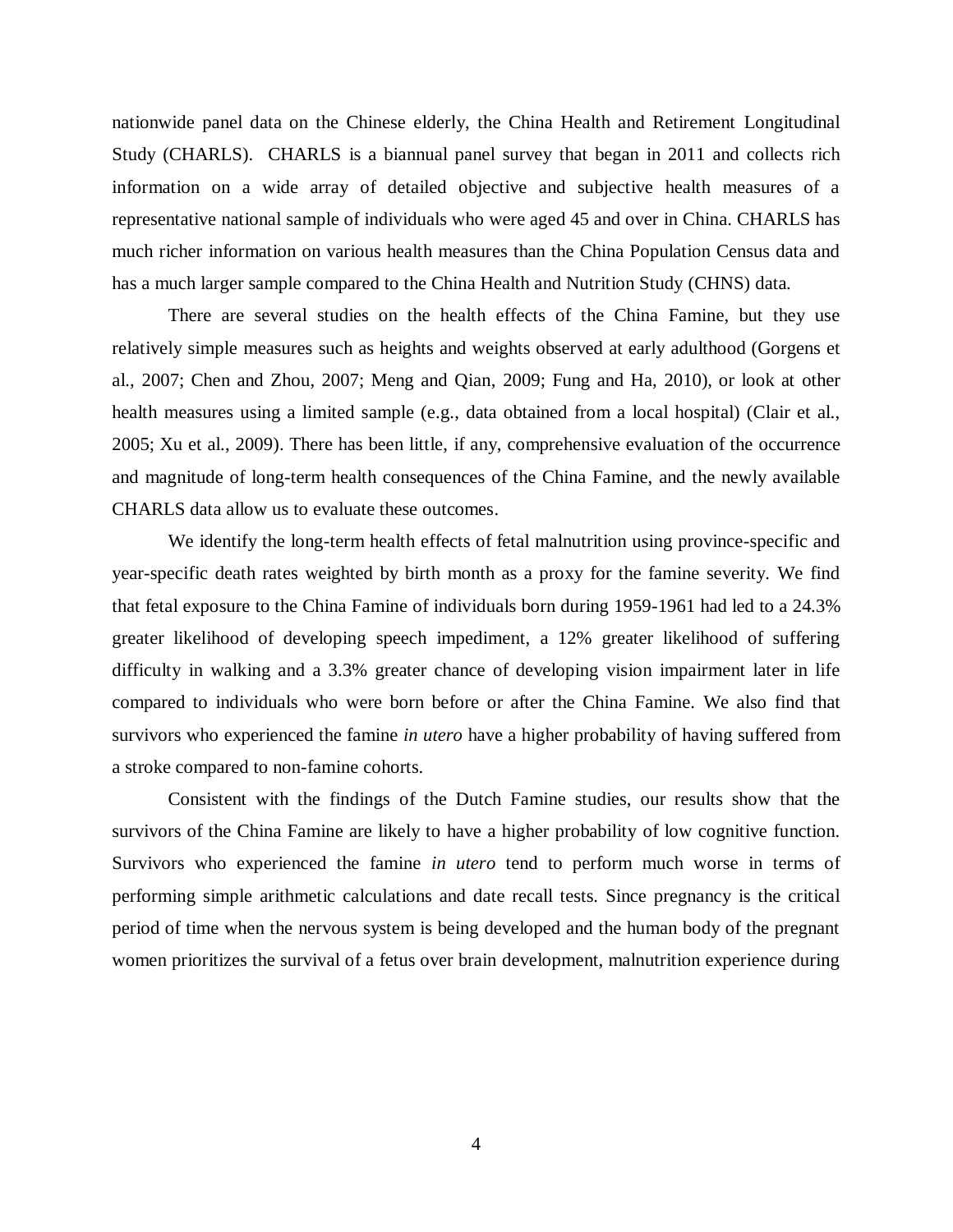the gestation can cause defects in the formation of famine survivors' neural system (Schulz, 2010). $^1$ 

The remainder of the paper is structured as follows. In Section II, we briefly discuss the background of the 1959-1961 China Famine and review the related literature. Section III lays out our empirical strategy for estimating the long-term effects of fetal malnutrition on physical and cognitive outcomes. In section IV, we describe the data and report sample statistics. Section V presents the estimation results and discusses our findings. Section VI concludes.

II. Brief background and related literature on the 1959-1961 Great Leap Forward Famine

In 1958, the Chinese Communist Party implemented a set of nationwide policies, known as the Great Leap Forward (GLF) Movement, aiming to quickly catch up the level of industrialization of the Soviet Union and the United States. Available resources were diverted from the agriculture sector to the manufacturing sector, and the central government sharply increased grain procurement from the rural population for urbanization and export. The excessprocurement of grain from rural areas, exacerbated by a series of severe weather conditions, led to a huge decrease in caloric intake of rural residents and thus to their physical capacity to engage in farm work. As a result, grain production dropped substantially, leading to a vicious cycle of malnutrition, lowered labor productivity and further reductions in output of agricultural products worsened by reduced production incentives (Meng and Qian, 2009).

Compared to the pre-famine production level, national grain output dropped by almost 30% in 1960 (Li and Yang, 2005). Exacerbating the impact of lower agricultural production, the Chinese central government's delayed response to the food shortage, severe limitations on interregional transfer of grain and other foods, transfer of food to the industrial sector's workers, and ignorance of local conditions (due in part to politically motivated over-reporting of grain output) all contributed to turning the overall reduction in food availability into the 1959-1961 China Famine, probably the worst famine in human history as measured by excess deaths.

 $<sup>1</sup>$  Animal studies are also in line with our finding. For example, previous lab experiments on rodents show that deced</sup> ents of undernourished mother rats tend to have fewer brain cells than decedents of normally nourished mother rats ( Strauss, 1997)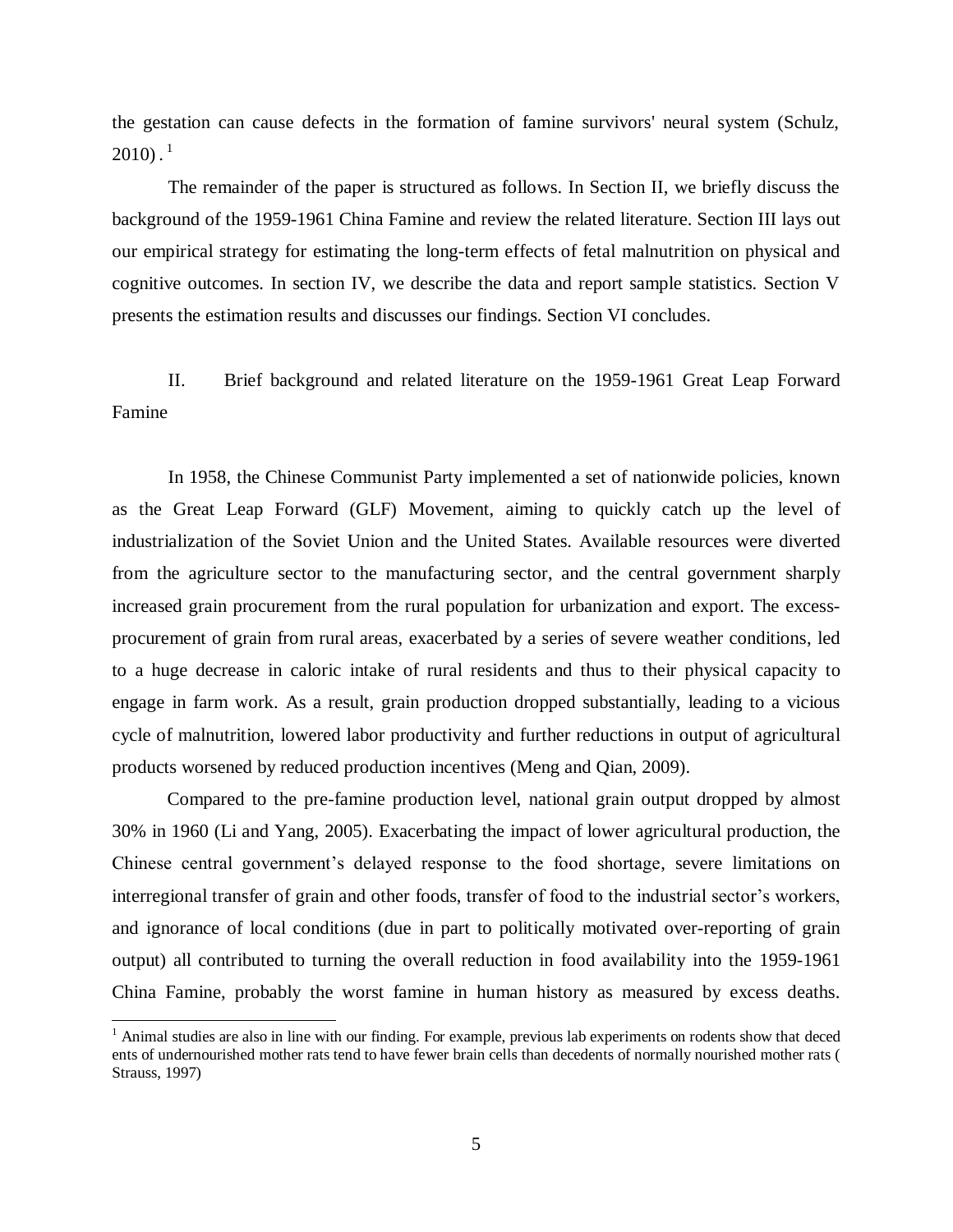Scholars estimate that the China Famine resulted in approximately 23-30 million deaths above what might have been expected under normal grain production and distribution and 30 million lost births (Chen and Zhou, 2007).

Although the China Famine was a national phenomenon, the famine intensity varied significantly across provinces (Chen and Zhou, 2007). For example, central provinces such as Henan, Anhui and Sichuan were extremely severely affected by the famine, but the northeastern provinces were less severely impacted (Almond et al., 2010). Figure 1 shows the number of excess deaths during the famine period and its geographical variation.

The Chinese central government eventually recognized the severity of the famine and moderated its policies, reducing the transfer of grain from rural areas to urban areas and sending millions of people back to the countryside to boost agricultural production, raising the rural labor force by more than 50 million (Li and Yang, 2005). By 1961, death rates began to come back to the pre-1959 level in over half of the provinces, and birth rates started to rebound as shown in Figures 1 and 2.

#### Related Literature

Most existing studies of the lasting impacts of the China Famine have focused on economic outcomes such as labor supply, income or education attainment (Meng and Qian, 2009; Chen and Zhou, 2007; Shi, 2011; Almond et al., 2010; Kim et al., 2014). Compared to the non-famine cohorts, those born during the China Famine tend to work fewer hours, are more like to be illiterate, and to marry a spouse with less education (Almond et al., 2010). Existing research has also found that the famine's impacts are not limited in the first generation. Children who were born to famine survivors tend to have fewer years of schooling, higher BMI and stunted heights (Fung and Ha, 2010; Kim et al., 2014; Tan et al., 2014). Studies regarding the China Famine's impacts on health outcomes are relatively limited due to the availability of the data. Only simple health measures such as height, weight and BMI were examined at relatively young ages (20s-30s) (Chen and Zhou, 2007; Meng and Qian, 2009; Fung and Ha, 2010). It was shown that fetal exposure to malnutrition is associated with significant reduction of height and body weight (Chen and Zhou, 2007; Meng and Qian, 2009). Though height and weight are indicators of famine survivors' health conditions, they provide very rough references for understanding the famine's influences on detailed health outcomes such as hypertension,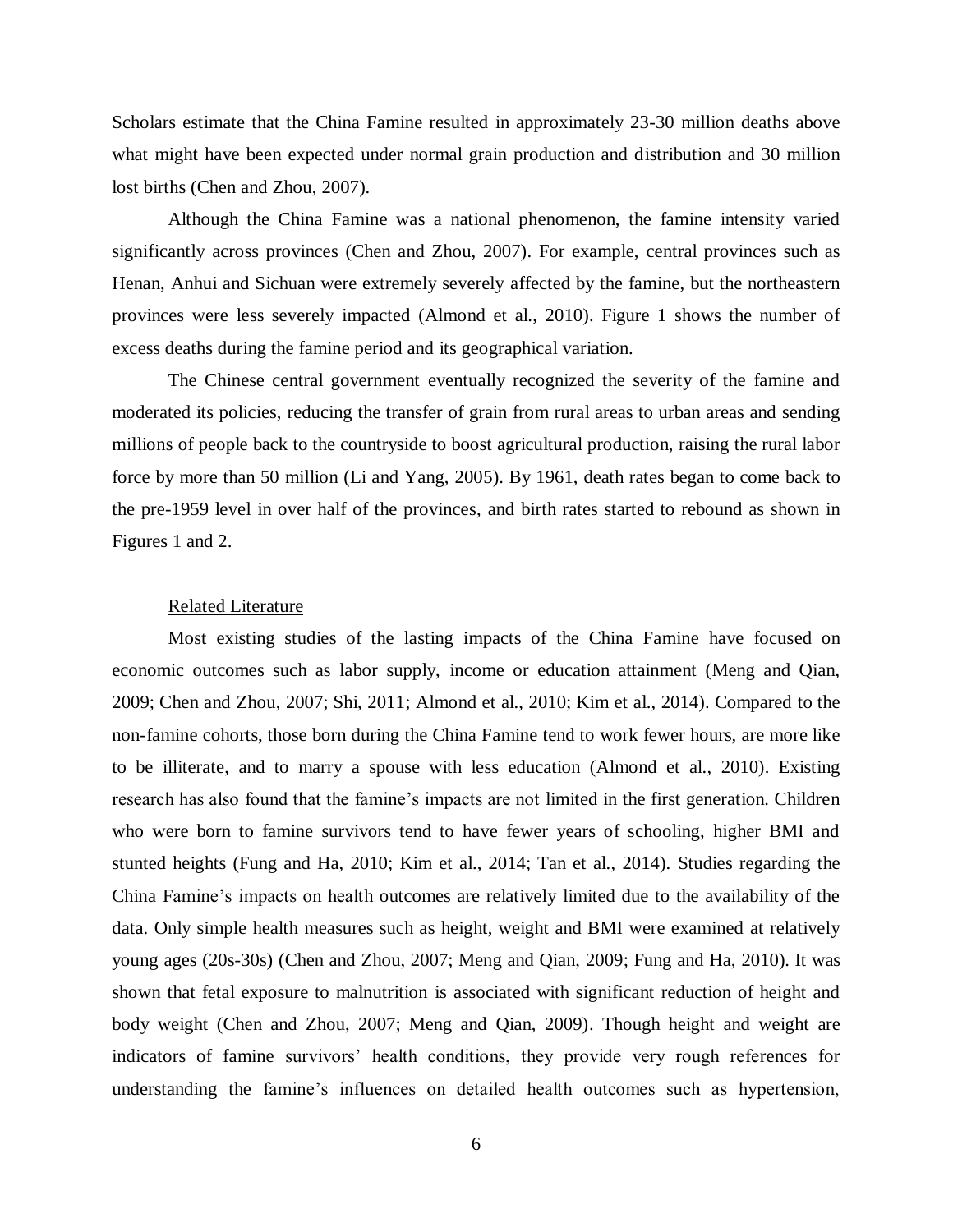cognitive abilities, mental functions and other specific health conditions. Our study of the China Famine is an effort to fill the gap by examining a rich set of health outcomes and providing references to understand fetal malnutrition's long lasting impacts in famine survivors' middle age.

Particularly, for mental health, previous studies have focused mainly on fetal malnutrition's impacts on the probability of suffering from schizophrenia. Consistent with the Dutch Famine studies, exposure to malnutrition *in utero* could lead to higher risk of schizophrenia in survivors' early adulthood. However, the data for these studies tend to be restricted to narrow geographical areas. For example, Clair et al. (2005) and Xu et al. (2009) use local hospital records from Anhui and Guangxi autonomous region and thus cannot control for region-specific heterogeneity.

#### III. Econometric Specification and Empirical Strategy

Our econometric model is represented by the following equation:

(1) 
$$
Y_{iptk} = \beta WDR_{ptk} + \gamma X_{iptk} + \mu_p + \delta_t + \phi_k + \varepsilon_{iptk}
$$

where the subscript *i* represents an individual, *p* a birth province, *t* a birth year and *k* a birth month. We use the province-year level death rate weighted by months *in utero* during birth year t and year *t*-1 as a measure of fetal exposure to malnutrition, following Almond et al. (2010). For example, an individual born in January 1960 in Shandong would be assigned 1/9th of Shandong's 1960's average death rate (ADR) and 8/9th of Shandong's 1959's average death rate; for individuals born in September to December, the weighted death rate is the same as the birth year's average death rate, because conception occurred in the year of birth. It follows that for those born in months January through August, i.e.,  $k = 1, \dots, 8$ ,

$$
(2) WDR_{pt} = \frac{k}{9} \times ADR_{pt} + \frac{9-k}{9} \times ADR_{p,t-1}
$$

where *ADR* is the province- and year- specific measure of famine intensity, equivalent to the number of deaths per 1,000 individuals in year *t* and province *p*. *X*, a vector of controls, include other characteristics that might affect current health outcomes such as gender and father's and mother's education. In the regression, we control for permanent unobserved province-specific heterogeneity,  $\mu_p$ , year-specific unobserved heterogeneity invariant across provinces,  $\delta_t$ , and month-specific unobserved heterogeneity,  $\phi_k$ . In the absence of confounding factors,  $\hat{\beta}$  can be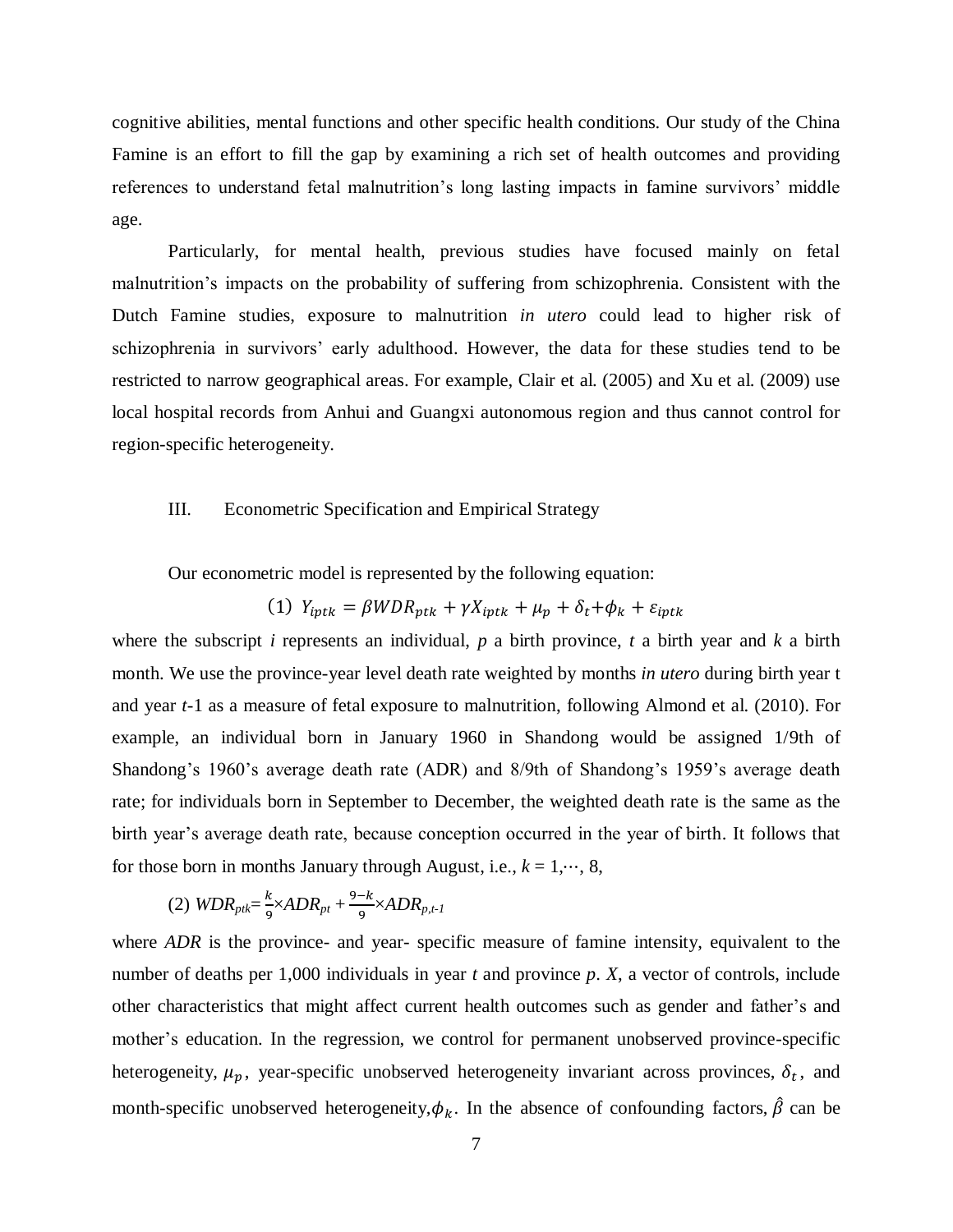interpreted as the estimated causal effect of fetal exposure to the China Famine on health outcomes.

The following discussion deals with potential confounding factors that would lead to biased estimation of  $\hat{\beta}$ .<sup>2</sup>

#### **Selective Mortality**

The most severely impacted individuals are more likely to have died during or shortly after the famine. Also, since the China Famine took place over half a century ago, those severely impacted individuals who managed to survive birth and early life are less likely to have survived into middle age. As a result, the famine survivors in our sample would be in general healthier than the famine victims who are missing due to selective deaths. We do not have any information about those who are missing due to the famine-caused deaths, so we cannot correct for this bias. However, since selective mortality makes our estimates biased toward zero effect, our estimates of the long-run health impacts of the fetal experience to the China Famine can be interpreted as lower bounds of the true effects.

#### Selective Fertility

Due to the extreme adverse environmental and nutritional conditions during the China Famine, marriages and childbearing were postponed or foregone through choice and reduced chance of conceiving. Shi (2011) reports that there were about 15 million lost births due to the China Famine. Therefore, children born during the famine would have come from families with better socio-economic and nutritional conditions. Similar to the bias caused by selective mortality, selective fertility during the famine period biases estimated effects of fetal experience to the China Famine toward zero.

Moreover, parents whose childbearing was delayed by the famine appear to have offset the birth-rate dip after the famine ended. Figure 2 reveals a sharp increase in birth rates in 1962 , the year after the famine ended. To the extent that the post-famine surge in birth rates is attributable to women whose health was impaired by the famine, it is likely that children born right after the famine inherited characteristics attributable to the famine. Thus, the two fertility

 $2$  The discussion of econometric issues in estimating the long-run health impacts of early-life malnutrition is largely taken from Kim et al. (2014).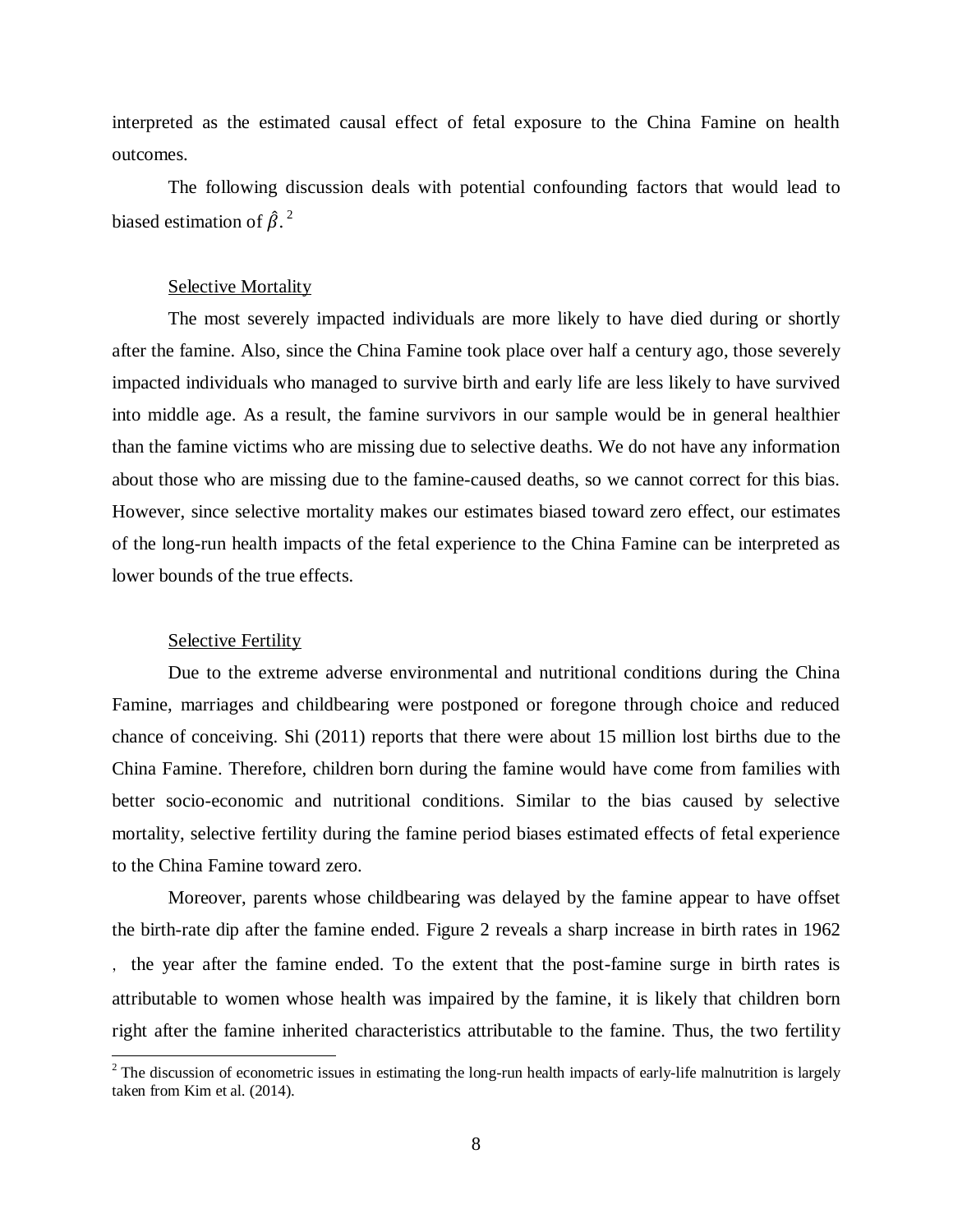selections (positive selection during the famine and negative selection right after the famine) would attenuate the estimated *in utero* impacts of the China Famine on long-run health outcomes toward no effect.

#### **Selective Migration**

 The intensity of the China Famine varied greatly across provinces. Central provinces were the worst hit while northeastern provinces were relatively spared (Almond et al., 2010). Migration from severely impacted areas to less impacted regions was virtually prohibited before 1978. According to Chen and Zhou (2007), interprovincial migration accounted for only 0.3- 0.7% of the population at risk between 1959 and 1963.

#### Measurement Error

We acknowledge that *WDR* is not a perfect measure of fetal malnutrition. A pregnant woman's caloric intake would be a much better measure, but such data is not available. Thus, we argue that *WDR* is the best available source of the information on the fetal malnutrition shock during the China Famine. Assuming that fetal malnutrition is a stochastic function of *WDR*, we use *WDR* as a proxy for the degree of fetal malnutrition.

Formally, we can write that

$$
(3) WDR_{ptk} = \delta Cal_{ptk} + \omega_{ptk}
$$

where *Cal* is the average fetal caloric intake during pregnancy,  $\delta$  is a proportionality coefficient,  $\omega$  is a classical type of measurement error unobserved to an econometrician. Assuming the presence of classical measurement error, we interpret our estimate of *WDR* as biased toward zero; thus we estimate a lower bound of the true famine effect on long-run health outcomes.

#### Other Omitted Variables

 One might be concerned that our estimates of the fetal malnutrition impacts are confounded by the 1966-1976 Cultural Revolution's adverse influences. However, the Cultural Revolution was mainly an urban phenomenon while the China Famine was mainly confined to rural areas, and we believe that we can ignore its impacts in this study.

We control for the local institutional quality differences in policies that contributed to health through a province-fixed effect to the extent that such institutional differences are time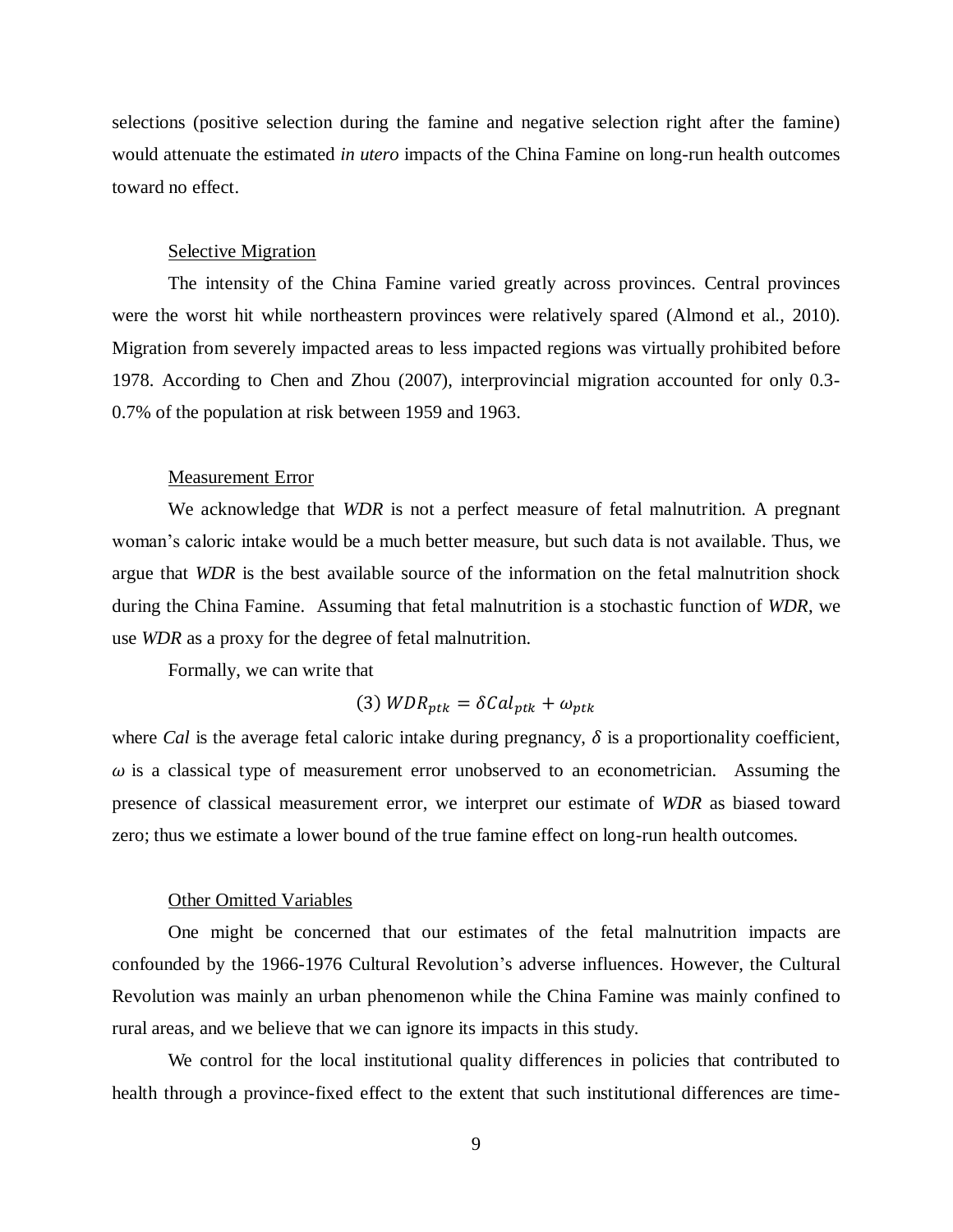invariant. Differences across provinces in policies adopted after the China Famine could lead to biased estimation, and the direction of the bias would depend on the nature of such differential policy responses, if any. We are not aware of systematically different post-famine policy changes across provinces (Meng and Qian, 2009).

#### IV. Data

The China Health and Retirement Longitudinal Study is a biannual longitudinal survey that collects rich information on economic, health, and social conditions for a representative sample of individuals who are 45 and over (as of 2011) in China. CHARLS covers 150 counties in 28 provinces, and the sample size of the baseline survey is 17,692 individuals (8471 men and 9221 women) in 10,257 households.<sup>3</sup> The first baseline survey was conducted in 2011-2012 and the second one in 2013.

CHARLS's advantages for our research include that (i) it provides a wide array of measures of health and other individual and family characteristics, and that (ii) it focuses on the middle-age and older population, thus providing an adequate sample to study long-term health effects. By comparison, the China Population Census would be the best available data in terms of sample size, but the Census asks very little information on health (a single question on selfreported health status). The China Health and Nutrition Survey contains comparable information, but its effective sample size for our research is significantly smaller than that of CHARLS, because it surveys only 9 provinces and covers all age ranges.<sup>4</sup> The China Household Income Project survey, an individual-level repeated cross-sectional data surveys only the urban population, while our focus is on those born in rural areas. Thus, we argue that CHARLS is the most suitable data available for our study.

We construct the sample using the following criteria. First, we select those who were born from 1954 to 1966, five years before and after the China Famine, to include substantial timevariation in our measure of *in utero* nutrition. Second, we restrict the sample to those born in the

 $\overline{a}$ 

 $3$  Tibet is excluded from sampling.

<sup>&</sup>lt;sup>4</sup> Also, the CHNS does not track survey participants who migrate out of the province of the initial interview so it can potentially create a sample selection bias due to the different likelihood of migration by ability and health.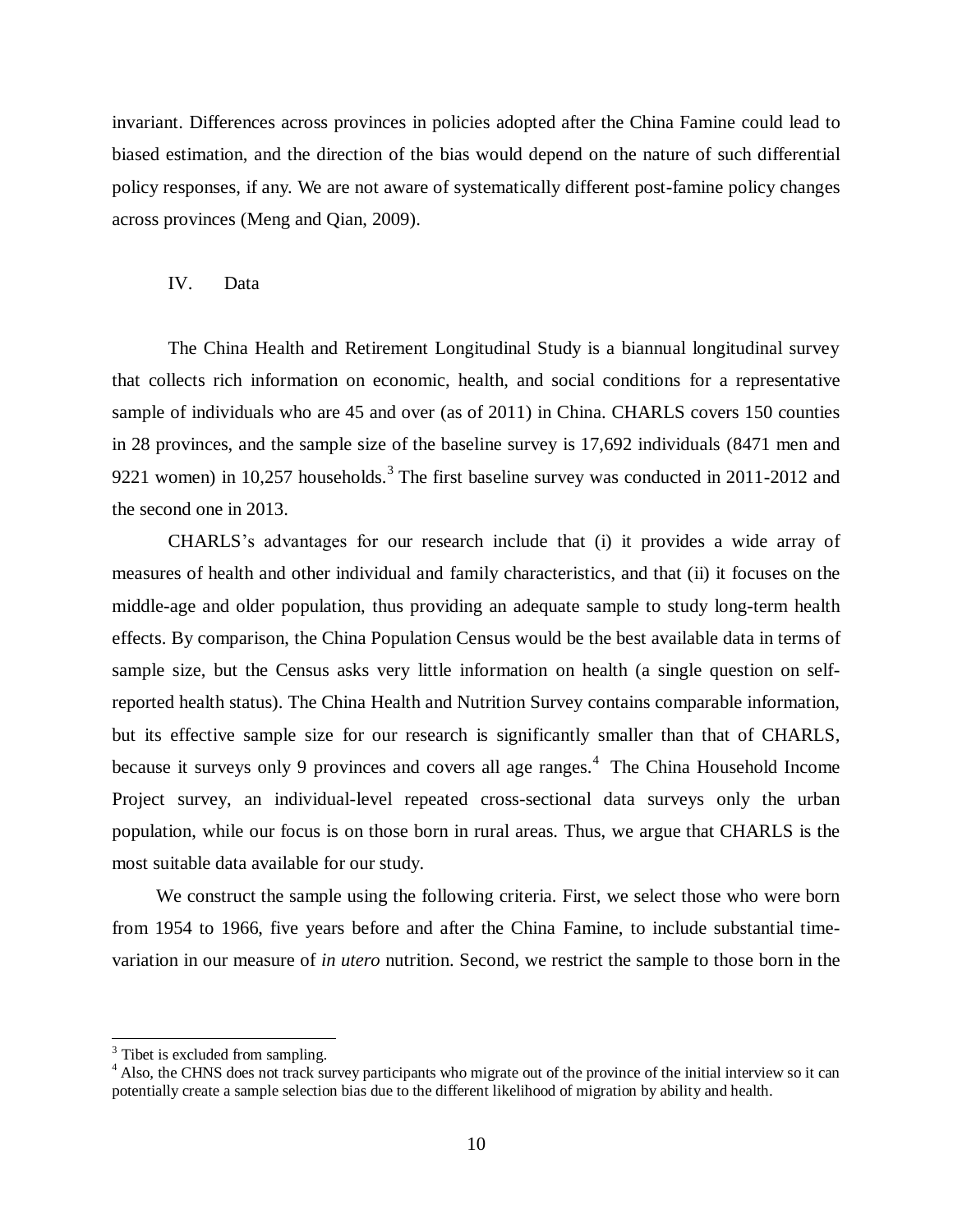rural areas because the famine took place mostly in the rural areas. We drop individuals from the provinces where provincial death data are not available.<sup>5</sup>

Figure 3 shows that the size of the cohorts between 1959 and 1961 is much smaller than before or after this period, reflecting the increased death rate and the lowered birth rate resulting from the famine severity. We observe a continuing drop in the number of sample individuals starting in 1958, and then a sharp rebound after 1961. The frequency of each sample cohorts closely mirrors the distributions in birth and death rates in China from 1954 to 1966.

Sample statistics are reported in Table 1. The final sample size after imposing the above selection criteria is 7276. 53% of the sample is female, and 94% of the sample is married. The education level of the sample individuals is much higher than that of their parents: more than 80% of the sample completed primary school while only 43% of their fathers and 15% of their mothers reached this level. The surveyed households on average have 3.45 family members. There is wide dispersion in the distribution of annual income and working hours. The mean of annual income is 13,531 yuan with a standard deviation of 31,004. The mean of the annual working hours is 366 with a standard deviation of 372. For physical disability measures, i) 0.7% of the sample has a speech impediment, ii) 5.9% of the respondents report vision disability, and iii) 5.0% experienced difficulty in walking. 1.3% of the sample reports that they ever had a stroke. The size of the sample with cognitive problems is much larger: almost half of the sample made mistakes in carrying out simple arithmetic tasks and 58% of the respondents recall the dates (such as day of the week and month) incorrectly.

#### V. Results

Table 2 presents our estimation results reporting the effect of fetal exposure to the China Famine on survivors' health conditions. Standard errors are clustered at the province level and reported in parentheses. Note that all specifications include father's and mother's education and fixed effects for birth year, birth month, and birth province. We also include a female dummy

<sup>&</sup>lt;sup>5</sup> Chongqing was previously a part of Sichuan but became a direct-controlled municipality in 1997. Therefore, there are no separate provincial death data for Chongqing.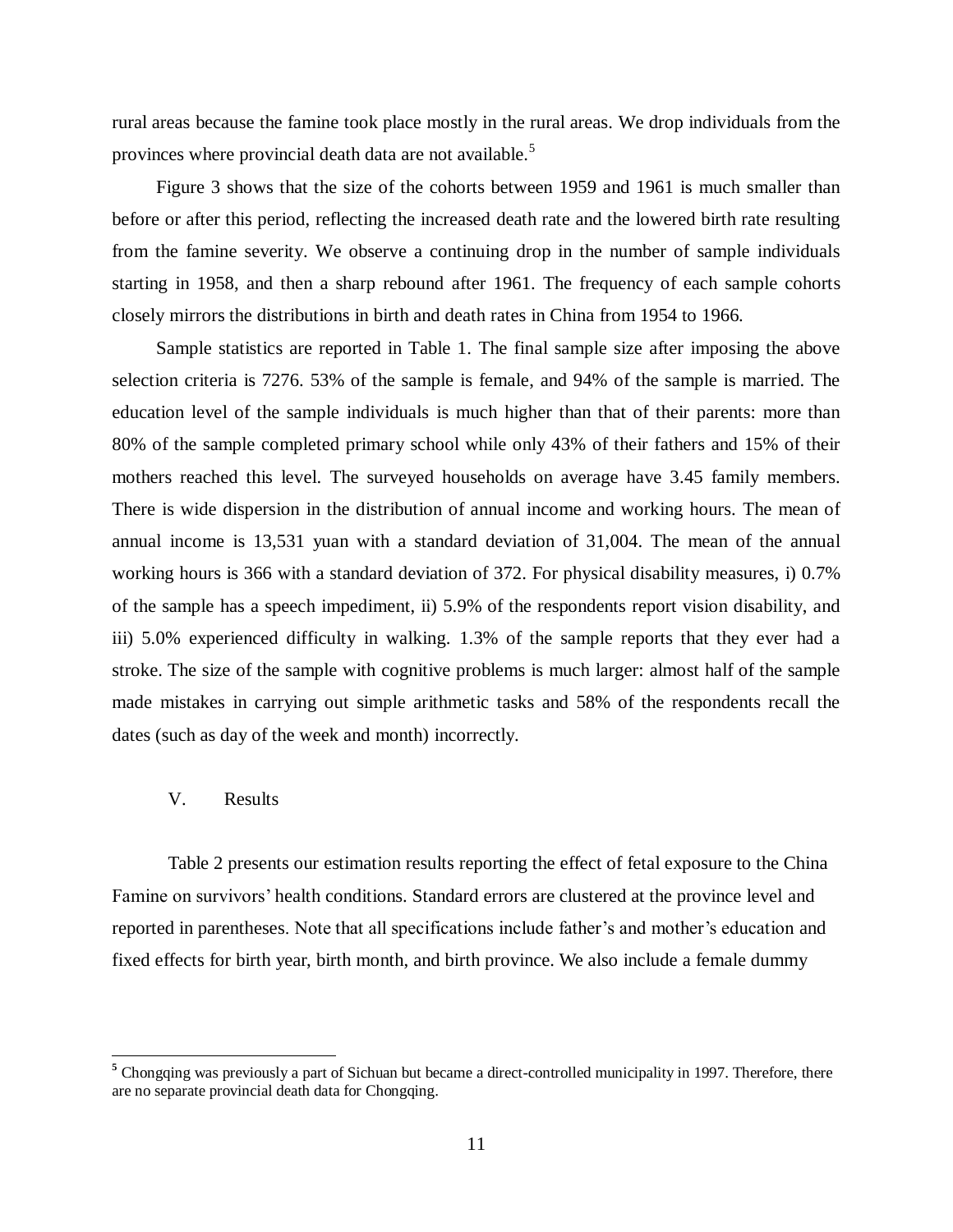variable to account for potential gender differences.<sup>6</sup> As discussed in the previous section, we interpret the estimated coefficient of *WDR* as a lower bound of the magnitude of the negative long-term health effects of fetal malnutrition. The coefficients reported in Table 2 represent the marginal effect of a unit change in *WDR*\*1000 on the probability of a corresponding dependent variable of interest evaluated at the mean of *WDR*. 7 In order to show economic significance of the famine impact, we also report the effect of one standard deviation of *WDR* on the probability of a corresponding dependent variable in square brackets. <sup>8</sup>

#### A. Regression Results

As hypothesized, *in utero* exposure to the China Famine has had large and long-lasting impacts on survivors' physical health and cognitive abilities. Column (1) of Table 2 shows that a one standard deviation increase of famine intensity resulted in a 0.17 percentage-point increase in the probability of a speech impediment, which is a 24.3% increase in the likelihood of suffering from this disability compared to the average.

Column (2) reports the famine impact on respondents' evaluations of whether they have any trouble walking longer than 100 meters. A one standard deviation increase of famine intensity is associated with a 0.6 percentage-point increase in the probability of difficulty of walking, or about 12% increase in the likelihood of experiencing this disability compared to the average.

Column (3) further confirms the causal relationship between fetal exposure to famine and physical disability: a one-standard deviation increase of famine intensity increases the probability of developing vision disabilities by a 0.2 percentage-point increase or a 3.3% increase in the likelihood compared to the average. Disabilities in speech, vision and difficulty in walking could not only be viewed as direct health consequences of prenatal exposure to malnutrition, but also complications of other health problems such as stroke. Therefore, we could

<sup>&</sup>lt;sup>6</sup> We also included an interaction term between *WDR* and a female dummy to capture the gender-specific famine impact on health outcomes, but the statistical significance and economic magnitude of the interaction term for all outcome variables is close to zero, so we only report results using a female dummy variable as a control.

<sup>&</sup>lt;sup>7</sup> Sample size varies across different outcome variables due to the missing values in the corresponding outcome varia bles. However, our results are robust even if we use the identical sample across different outcome variables (i.e., the sample without no missing values for all outcome variables).

<sup>8</sup> One standard deviation of *WDR* is approximately equal to the difference of average WDR between famine years and non-famine years.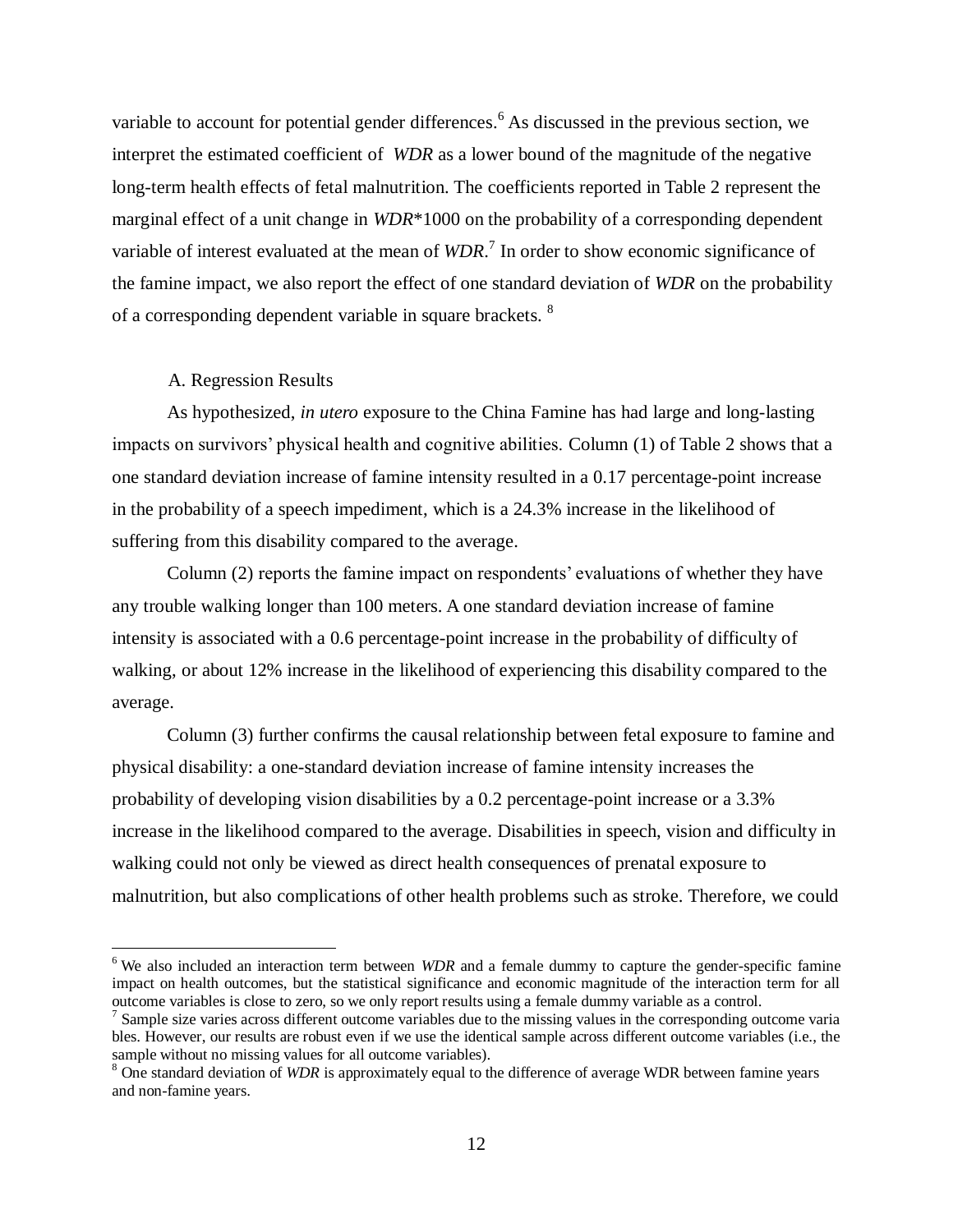interpret the results of columns (1) to (3) as reflections of adverse impacts of fetal exposure to malnutrition on survivors' general physical health.

It has been reported that prenatal exposure to malnutrition negatively impacts survivors' cognitive abilities (Barker, 1992). Thus, we examine the relationship between fetal malnutrition and cognition outcomes. In CHARLS, respondents were asked to perform a series of simple arithmetic calculation tests and a date check test. Defining a failure to satisfy either of these tasks as an error, we show in column (4) that a one standard deviation increase of famine intensity resulted in a 1.8 percentage-point increase in the probability of a speech impediment, which is a 4.2% increase in the likelihood of error in the calculation test; in column (5) we see that a standard deviation increase in *WDR* leads to a 1.2 percentage-point increase in the probability of not knowing the correct survey date (such as day of the week, month of the survey, etc.), which is a 2.1% increase in the likelihood of recall error. Interestingly, coefficient estimates on the female dummy are significant on both measures. On one hand, it indicates potential gender differences in impacts from fetal exposure to famine on cognitive functions. On the other hand, it could also reflect the gender differences in education attainment in China. Due to preference for boys, females in general receive less education than males and thus may make more mistakes in tasks such as arithmetic calculation tests.<sup>9</sup>

Column (6) reports estimation results for the impact of *in utero* famine exposure to stroke. We see a one standard deviation increase of famine intensity would lead to a 0.3 percentage point increase in the probability of having had stroke, which amounts to a 23.1% increment of risk compared to the mean. This finding shows significant influences of adverse prenatal environment on survivors' cerebrovascular health.

Our results confirm many findings of the previous literature regarding the damaging effects of *in utero* exposure to malnutrition. However, we do not find substantial impact of famine on health measures commonly used in the China Famine literature such as height and weight as reported by Chen and Zhou  $(2007)$  and Meng and Qian  $(2009)$ . <sup>10</sup> Also, we do not find any statistically significant results for other ailments such as heart attack or hypertension while

l

<sup>9</sup> Consistent with our speculation, once we control for the survivor's education, the magnitudes of the coefficient estimate on female becomes much smaller or statistically insignificant. See Panel C of Table 4. However, we do not include the sample individual's own education as a control in the baseline specification because it could have been directly affected by the famine (a bad control problem).

<sup>&</sup>lt;sup>10</sup> Since these outcomes were observed at younger ages, it is possible that some of them have died (selective mortality).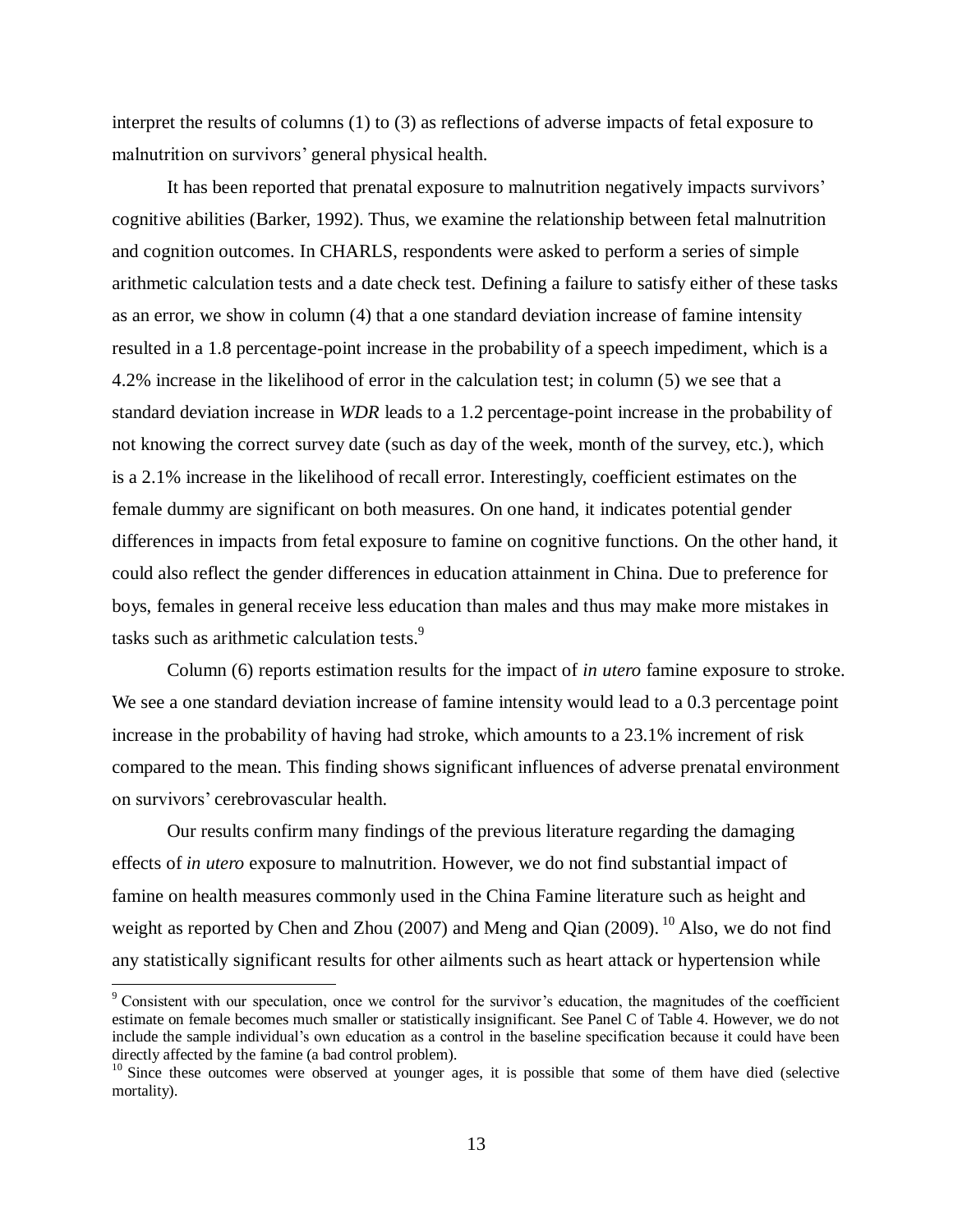many of them have correct signs. Since our sample population has only reached their middle ages, we might expect to observe more precisely estimated impacts on these health problems as individuals age further.

#### B. Robustness Check

To check the robustness of our findings, we first report regression results using the average death rate, *ADR*, which is the basis for constructing the weighted death rate, *WDR*, but is not adjusted to account for birth month. Since *ADR* should be less accurate in capturing the intensity of the famine than *ADR*, we expect that the coefficient estimates on *ADR* would be similar but less precise. As reported in Table 3 panel A, the estimated impacts of fetal exposure to malnutrition on speech and vision disabilities, difficulty in walking, and cognitive measures are robust to the modification of the measure of malnutrition exposure. Although the estimated impact on the probability of having had stroke loses statistical significance, its magnitude remains consistent with our baseline estimation.

Since the China Famine was mainly a rural phenomenon, running the same set of regression on the urban-born population provides another robustness check on our results, because we do not expect to find negative health effects of the China Famine on those born in urban areas. The regression results are presented in Table 3, panel B, and we indeed find no effects of fetal malnutrition on health outcomes among urban-born members of the sample as expected.

In panel C of Table 3, as another robustness check, we add the sample individual's own education attainment to the baseline specification, although we acknowledge that education attainment can be partially determined by the famine exposure and is thus not an ideal control variable. As stated above, the magnitude of the coefficient estimates on the female dummy variable become smaller, especially on cognitive outcomes, when we additionally include education attainment. This could be due to the fact that lower education attainment of females (reflecting China's son preference culture) can partially explain the coefficient estimate on the female dummy variable on health outcomes, because education has positive effects on health in general. In addition, the coefficient estimates of *WDR* are robust to the inclusion of education attainment in general suggesting that the negative long-term famine impacts are not explained by differences in education levels.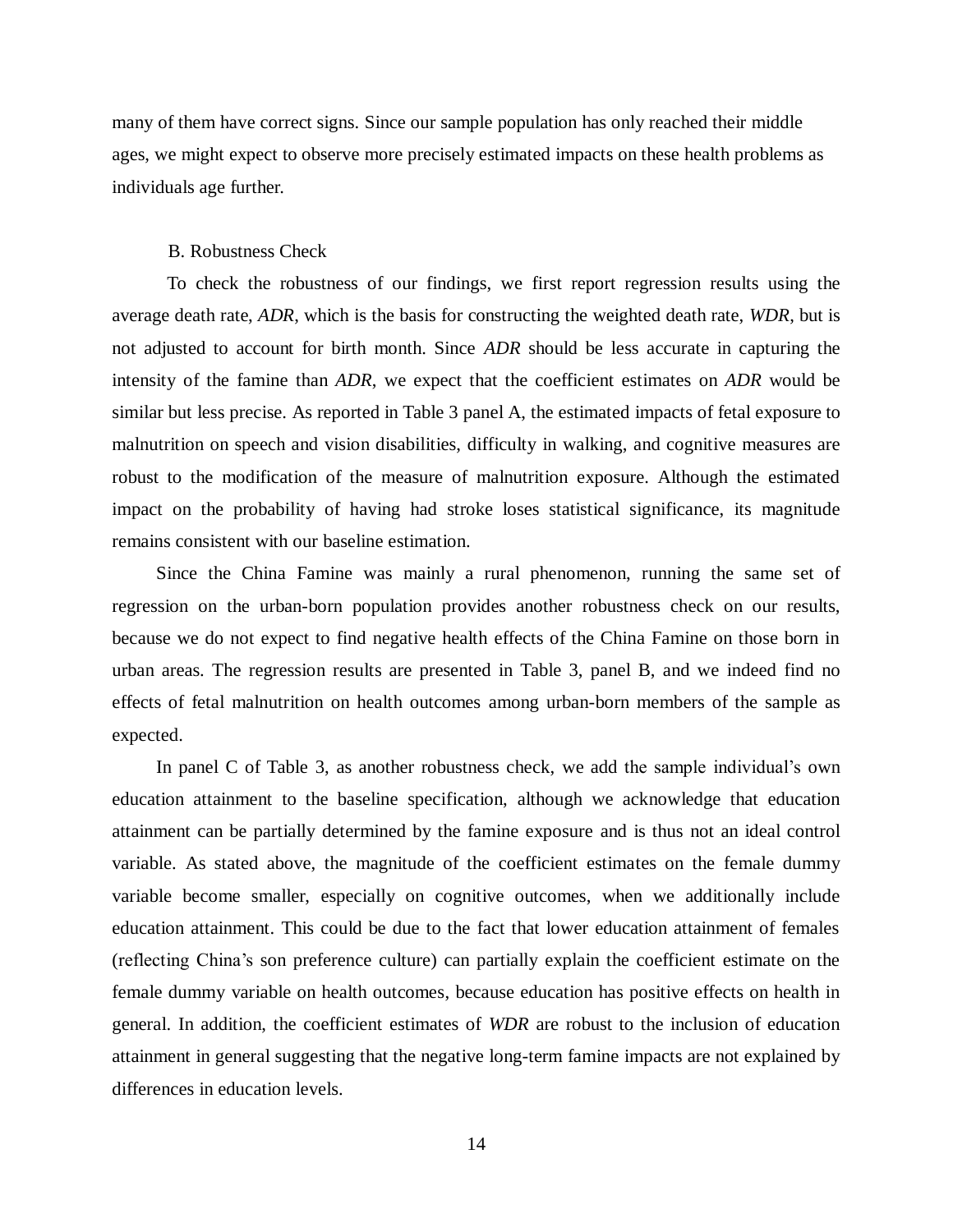Finally, in an attempt to eliminate a potential source of attenuation bias and omitted variable bias, we estimate equation (1) using the 2SLS procedure. *WDR* is instrumented by province- and year- specific weather conditions (Li and Yang, 2005).<sup>11</sup> The identifying assumption is that bad weather is orthogonal to unobserved heterogeneity correlated with *WDR*. The probit-IV estimation results are shown in Table 3, panel D. Unfortunately, the coefficients on WDR are not precisely estimated and thus the results are not informative.

#### VI. Conclusion

We report evidence of long-term adverse health impacts of fetal malnutrition based on survivors in their 50s who were born during the 1959-1961 China Famine. Our results support the Fetal Origins Hypothesis (Barker, 1992) that *in utero* shocks can alter the activities of the epigenome<sup>12</sup> in favor of survival, but only at the cost of a higher probability of developing certain diseases in later life stages. We find that fetal exposure to malnutrition has large and longlasting impacts on both physical health and cognitive abilities, including the risks of suffering from a stroke, physical disabilities in speech, walking and vision, and measures of mental acuity. Our findings on the health impacts of fetal malnutrition on middle-age survivors suggest that it should be desirable to trace the changes of health status of the famine survivors as they age into later life stages.

Our study provides evidence supporting policies and programs to improve the nutritional status of pregnant women. As implied by one of the United Nations' Millennium Development Goals, maternal health has received increasing attention in recent years. For example, Improving Nutrition and Food Safety for China's Most Vulnerable Women and Children, a joint program of the United Nations and the Chinese central and local governments has focused on food-related issues of 1.2 million children, women of childbearing age and other at risk populations. It aims to reduce mortality and other adverse impacts of malnutrition by providing nutritional packages to children and pregnant women (Chen, 2013). Our findings imply that the payoff to such

 $11$  We adopt weather information as an instrument because the three-year famine period coincided with bad weather. The 1959-61 China Famine was officially named as "Thee Years of Natural Calamities", quoting the bad weather as the major blame for the catastrophe by the Chinese government.

<sup>&</sup>lt;sup>12</sup> Epigenome can be viewed "a series of switches that cause various parts of the genome to be expressed or not" (Almond and Currie, 2011).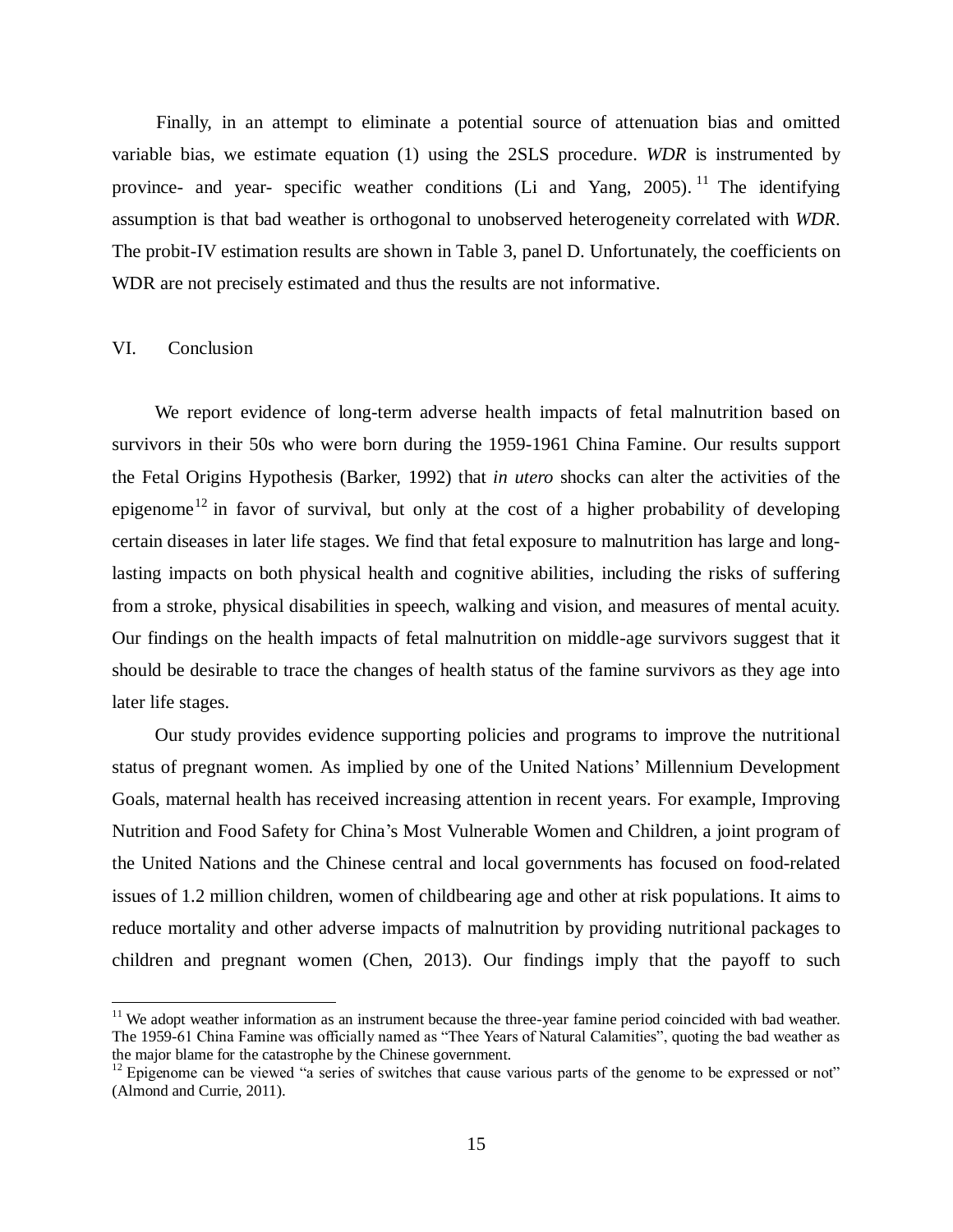interventions play out much further into the future than evaluation of their immediate benefits might suggest.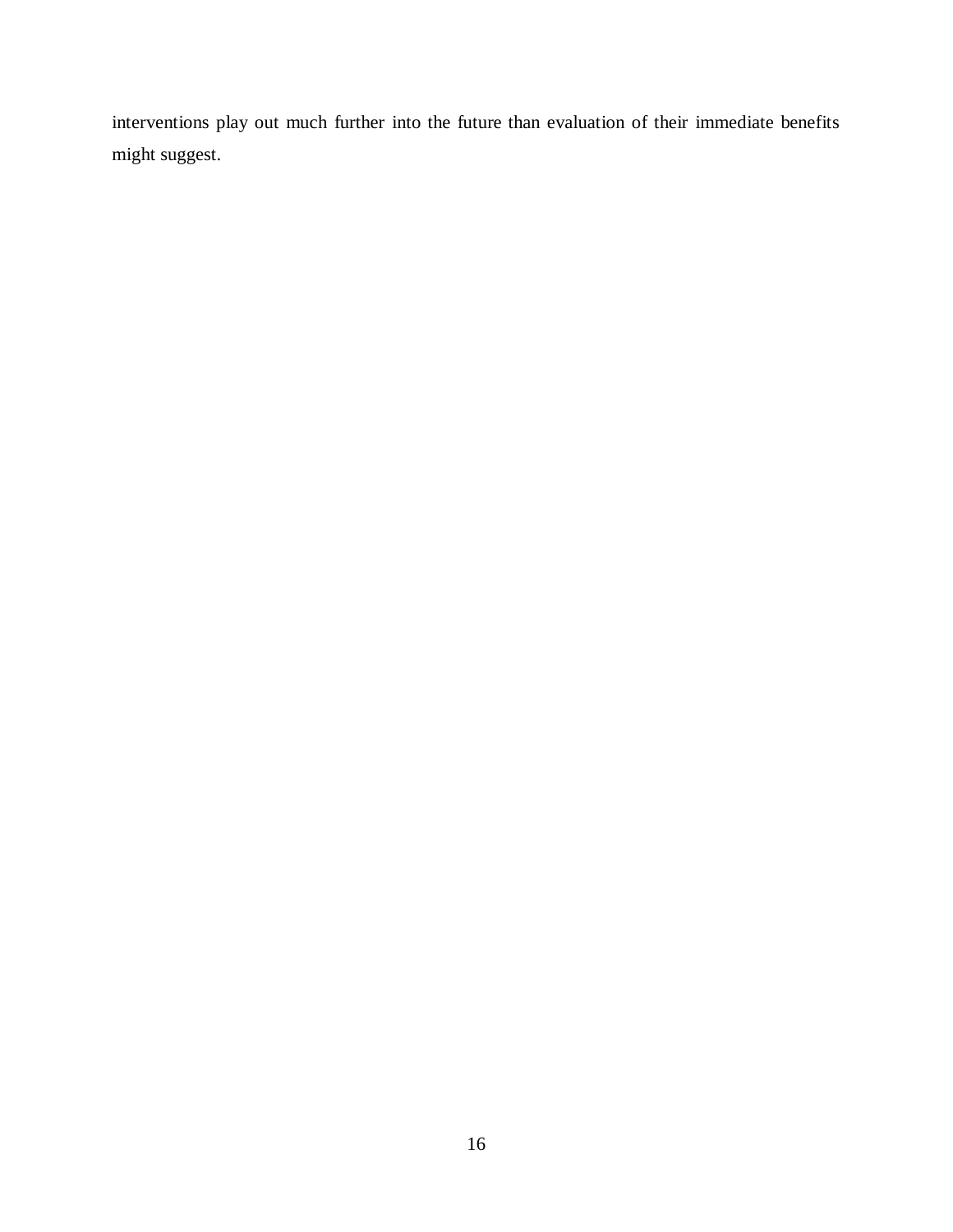#### References

Almond, Douglas, Lena Edlund, Hongbin Li, and Junsen Zhang. 2010. "Long-term Effects of the 1959-1961 China Famine: Mainland China and Hong Kong." In *The economic consequences of demographic change in East Asia,* NBER-EASE Vol.19, eds. T.Ito and A. Rose, 321-50. Chicago: University of Chicago Press.

Almond, Douglas, and Janet Currie. 2011. "Killing Me Softly: The Fetal Origins Hypothesis." *Journal of Economic Perspectives*, 25(3): 153-72.

Barker, David J. P. 1992. "Fetal and Infant Origins of Adult Diseases." *British Medical Journal*, 301(6761).

Chen, Jie, 2013. "Joint Programme on Improving Nutrition, Food Safety and Food Security for China's Most Vulnerable Women and Children Final Evaluation Report." MDG Achievement Fund in China.

Chen, Yuyu, and Li-An Zhou. 2007. "The Long-term Health and Economic Consequences of the 1959-1961 Famine in China." *Journal of Health Economics*, 26(4):659-81.

Clair, David, Mengqing Xu, Peng Wang, Yaqin Yu, Yourong Fang, Feng Zhang, Xiaoying Zheng, Niufan Gu, Guoyin Feng, Pak Sham, and Lin He, 2005. "Rates of Adult Schizophrenia Following Prenatal Exposure to the Chinese Famine of 1959-1961." *JAMA*, 294(5): 557-62.

Fung, Winnie, and Wei Ha. 2010. "Intergenerational Effects of the 1959-61 China Famine." In Fuentes-Nieva, & Seck (Eds.), *Risk, shocks and human development: On the brink*, 222-254. London: Palgrave-Macmillan.

Gorgens, Tue, Xin Meng, and Rhema Vaithianathan. 2007. "Stunting and Selection Effects of Famine: a Case Study of the Great Chinese Famine." *Journal of Development Economics*, 97(1):99-111.

Kim, Seonghoon, Quheng Deng, Belton M. Fleisher, and Shi Li. 2014. "The Lasting Impact of Parental Early Life Malnutrition on Their Offspring: Evidence from the China Great Leap Forward Famine." *World Development*, 54: 232-242.

Meng, Xin, and Nancy Qian. 2009. "The Long-term Consequences of Famine on Survivors: Evidence from a Unique Natural Experiment using China's Great Famine." NBER Working paper No.14917.

17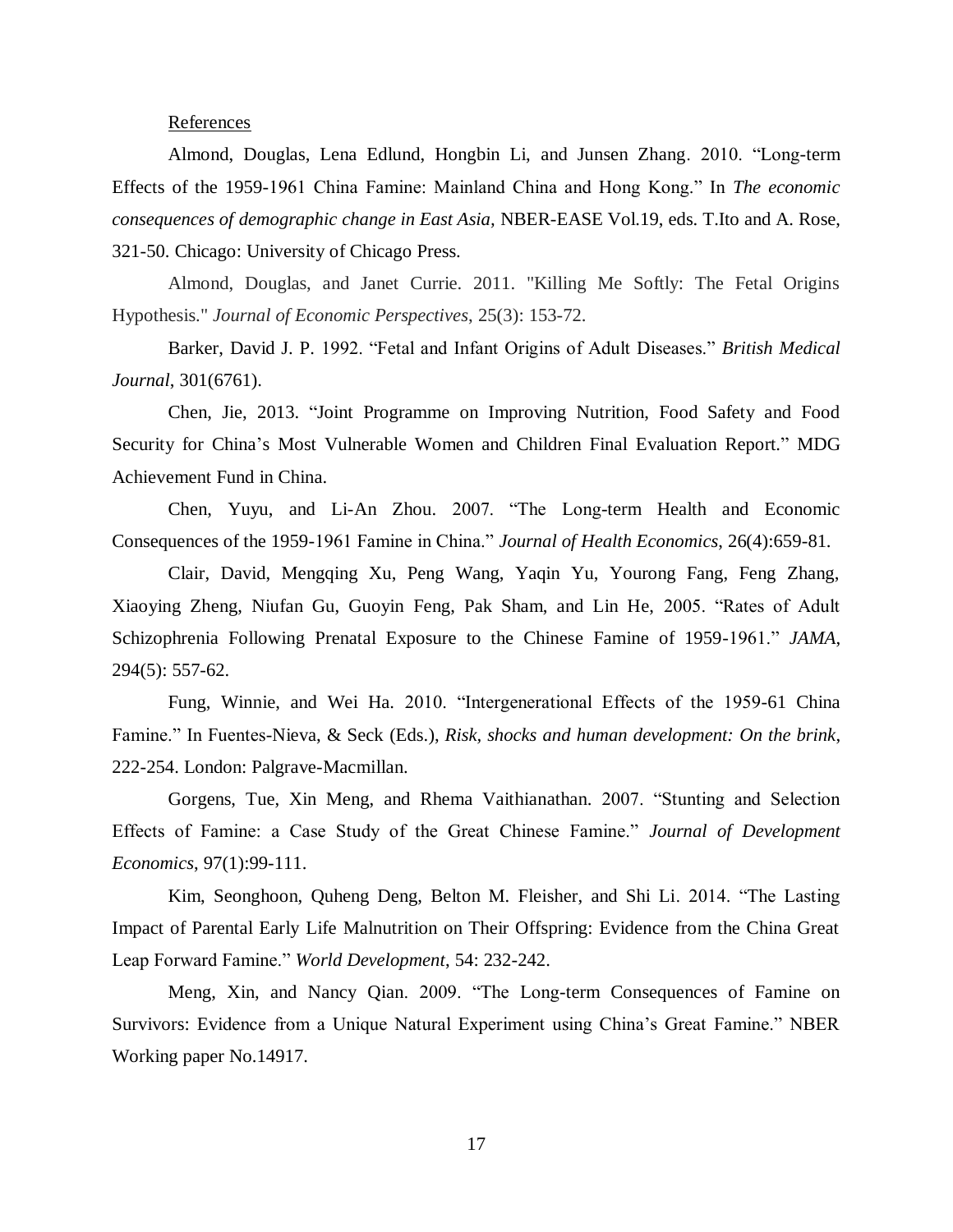Meng, Xin, Nancy Qian, and Pierred Yard. 2014 "The Institutional Causes of China's Great Famine, 1959-1961." NBER Working paper No.16361.

Li, Wei, and Dennis Tao Yang. 2005. "The Great Leap Forward: Anatomy of a Central Planning Disaster." *Journal of Political Economy,*113 (4).

Lumey, L.H, Aryeh D. Stein, and Ezra Susser. 2011. "Prenatal Famine and Adult Health." *Annual Review of Public Health*, 32: 237-62.

Roseboom, Tessa J, Jan H.P. Meulen, Anita C. J. Ravelli, Clive Osmon, David J. P. Barker, and Otto P. Bleker. 2001. "Effects of Prenatal Exposure to the Dutch Famine on Adult Diseases in Later Life: An Overview." *Twins Research,* 4(5): 293-98.

Scholte, Robert S., Gerard J. Van Den Berg, and Maarten Lindeboom. 2015. "Long-Run Effects of Gestation During the Dutch Hunger Winter Famine on Labor Market and Hospitalization Outcomes." *Journal of Health Economics* (39): 17-30.

Schulz, L. C. 2010. "The Dutch Hunger Winter and the Developmental Origins of Health and Disease." *Proceedings of the National Academy of Sciences of the United States of America*, 107(39):16757-16758

Stein, Zena, Mervyn Susser, Gerhart Saenger, and Francis Marolla. 1972. "Nutrition and Mental Performance." *Science*, 178(4062):708-713.

Shi, Xinzheng. 2011. "Famine, Fertility, and Fortune in China." *China Economic Review,*  22(2): 244-59.

Strauss, Richard. 1997. "Effects of Intrauterine environment on childhood growth." *British Medical Bulletin*, 53(1): 81-95.

Tan, Chih Ming, Zhibo Tan, and Xiaobo Zhang. 2014. "Sins of Father: the Intergenerational Legacy of the Great 1959-61 Chinese Famine on Children's Cognitive Development." International Food Policy Research Institute Discussion Paper No. 01351.

Xu, Mingqing, Wensheng Sun, Benxiu Liu, Yinfeng Guo, Yu Lan, Lawrence Yang, He Guang, Pak Sham, Ezra Susser, David Clair, and He Lin. 2009. "Prenatal malnutrition and adult schizophrenia: further evidence from the 1959-61 Chinese famine." *Schizophrenia Bulletin*, 35(3): 568-76.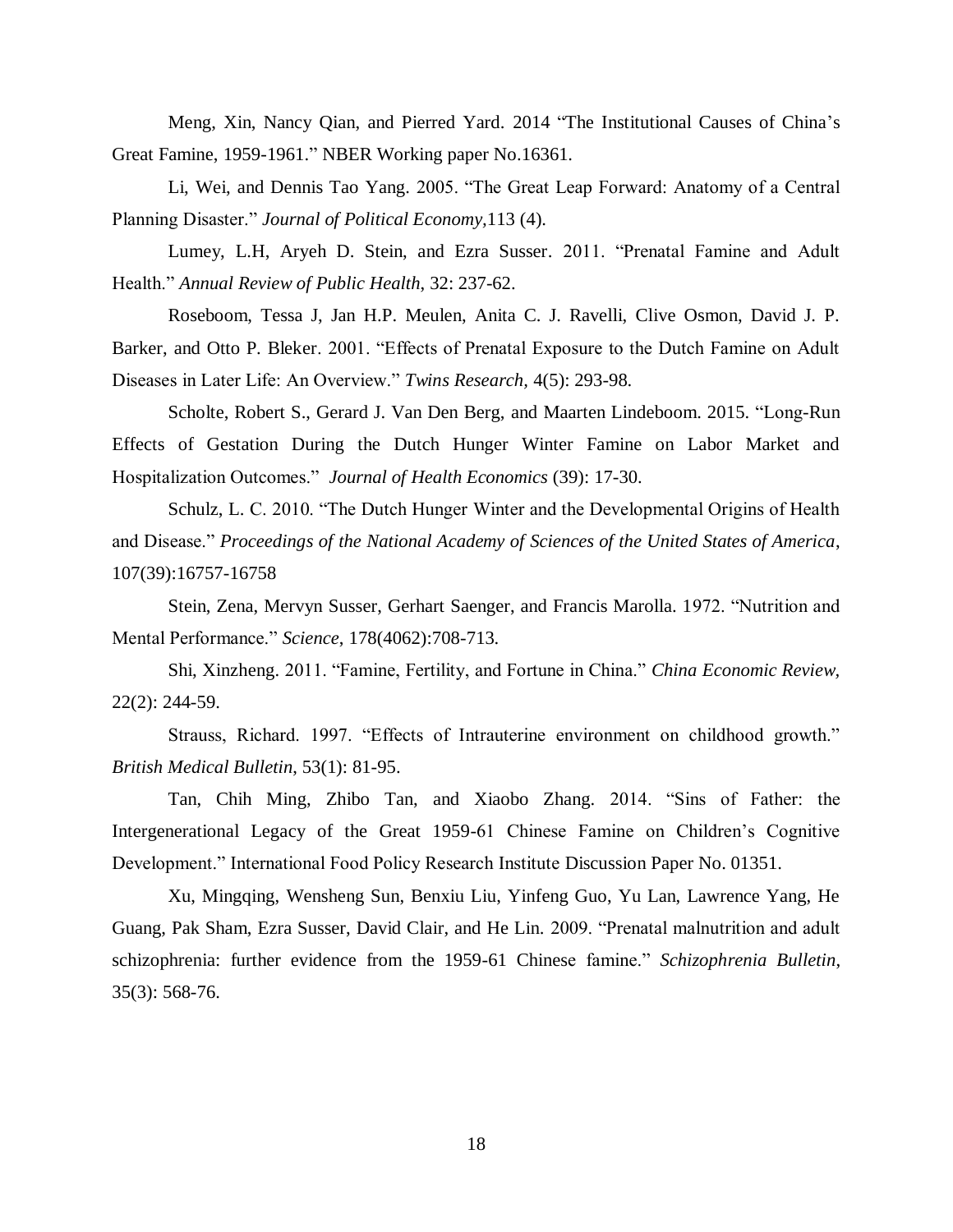

Figure 1 Severity and Geographical Variation of Annual Death Rates in China

Source: Meng, Qian and Yared (2014)

Figure 2 China's Total Fertility Rate, 1954-1966



Source: China National Bureau of Statistics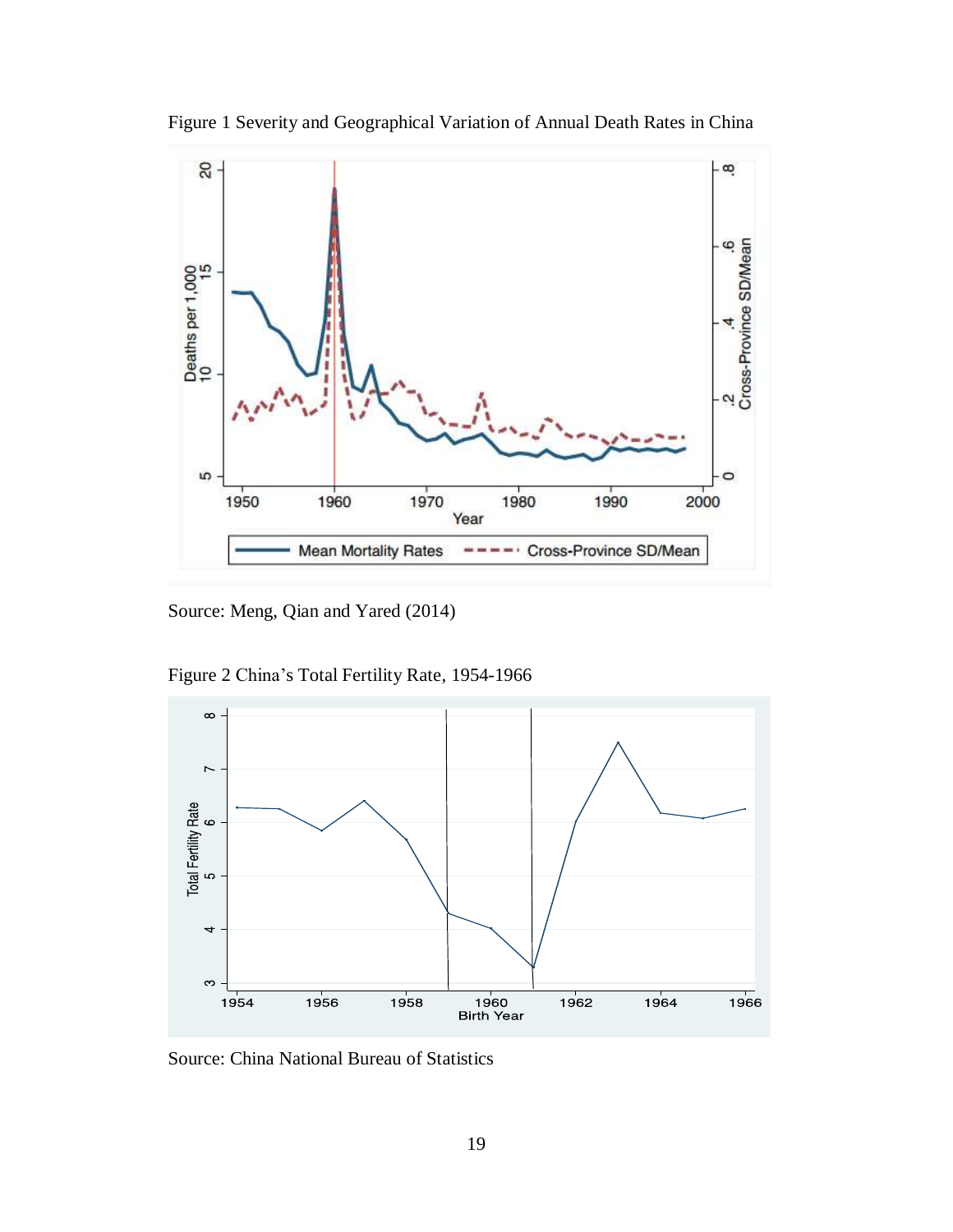Figure 3: Frequency of Sample Birth Cohorts



Source: Authors' calculation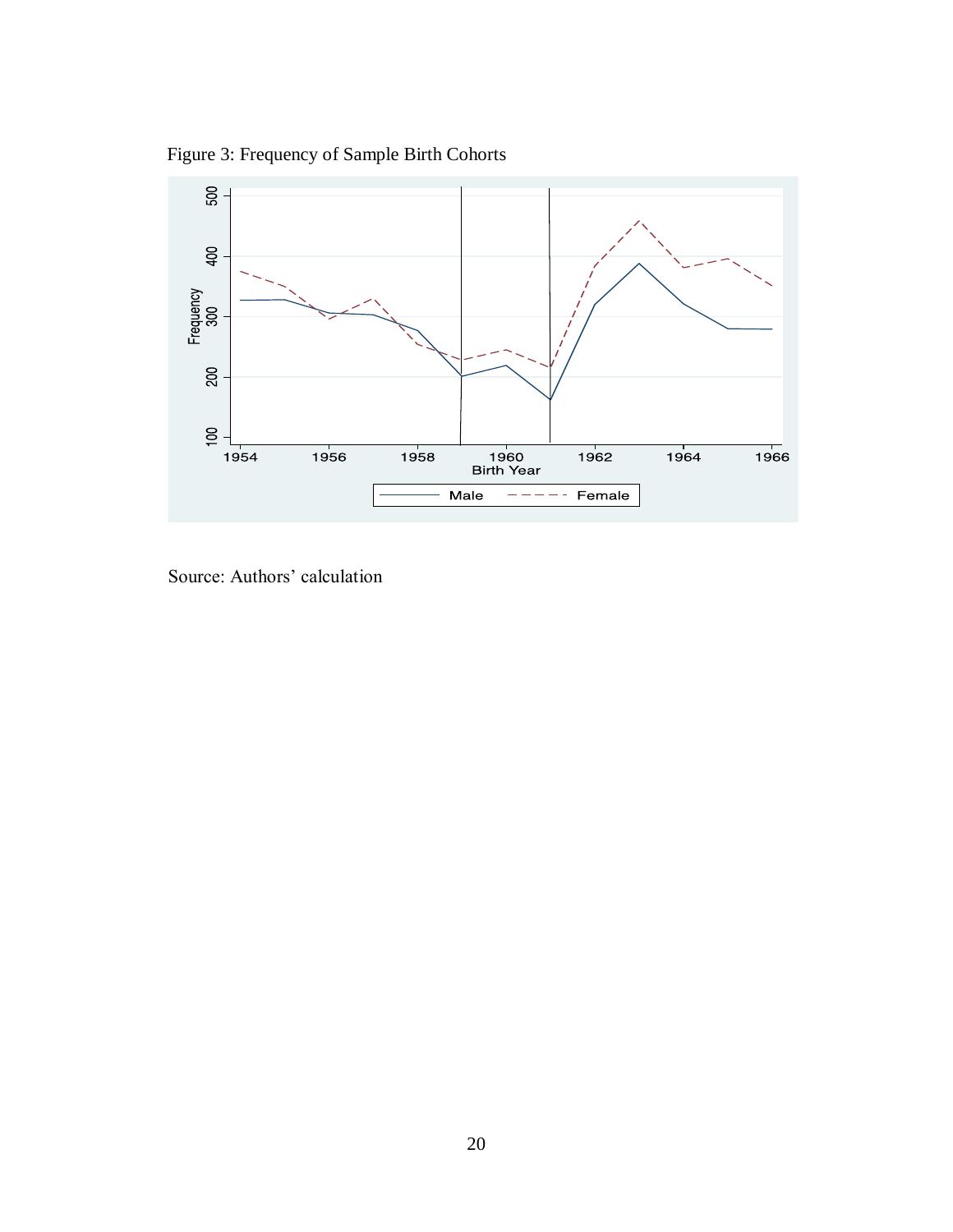### Table 1 Summary Statistics

|                                    | <b>Statistics</b> |        |                 |  |
|------------------------------------|-------------------|--------|-----------------|--|
| Variable                           | $\mathbf N$       | Mean   | SD <sub>1</sub> |  |
| Proportion married                 | 7,276             | .94    | (.23)           |  |
| Annual working hours               | 7,219             | 366    | (372)           |  |
| Proportion the sample individual's | 7,276             | .43    |                 |  |
| father completed primary school    |                   |        | (.50)           |  |
| Proportion the sample individual's | 7,276             | .15    | (36)            |  |
| mother completed primary school    |                   |        |                 |  |
| Proportion women                   | 7,276             | .53    | (.50)           |  |
| Proportion the sample individual   | 7,276<br>.82      |        | (.39)           |  |
| completed primary school           |                   |        |                 |  |
| <b>Family Size</b>                 | 7,276             | 3.45   | (1.60)          |  |
| Annual Income (in 2013 CNY)        | 7,276             | 13,531 | (31,004)        |  |
| <b>Health Outcome Variables</b>    |                   |        |                 |  |
| Speech Impediment                  | 7,231             | .007   | (.085)          |  |
| Difficulty in Walking              | 7,116             | .050   | (.22)           |  |
| <b>Vision Disability</b>           | 7,231             | .059   | (.24)           |  |
| <b>Ever Had Stroke</b>             | 7,232             | .013   | (.11)           |  |
| <b>Calculation Error</b>           | 7,232             | .43    | (.50)           |  |
| <b>Recall Error</b>                | 7,232             | .58    | (.49)           |  |

Table 2 Regression Results

|                     | (1)        | (2)           | (3)        | (4)                      | (5)                  | (6)                  |
|---------------------|------------|---------------|------------|--------------------------|----------------------|----------------------|
|                     | Speech     | Difficulty in | Vision     | Calculation              | Recall               | Had                  |
|                     | Impediment | Walking       | Disability | Error                    | Error                | <b>Stroke</b>        |
| WDR*1000            | $0.216$ ** | $1.01***$     | $0.368*$   | ***<br>$3.29^{^{\circ}}$ | $2.41^*$             | $0.434$ <sup>*</sup> |
|                     | (0.086)    | (0.479)       | (0.221)    | (1.20)                   | (1.27)               | (0.253)              |
|                     | [0.0017]   | [0.006]       | [0.002]    | [0.018]                  | [0.012]              | [0.003]              |
| Female              | $-0.00142$ | $0.0285***$   | 0.00356    | $0.150***$               | $0.024$ <sup>*</sup> | 0.00033              |
|                     | (0.0013)   | (0.005)       | (0.0046)   | (0.014)                  | (0.013)              | (0.0027)             |
| Pseudo- $R^2$       | 0.07       | 0.05          | 0.07       | 0.04                     | 0.016                | 0.061                |
| <b>Observations</b> | 6,878      | 7,089         | 7,227      | 7,228                    | 7,228                | 6,852                |

Note: Standard errors clustered at provincial level are reported in parentheses. All regression results include fixed effects for birth year, birth month, birth province, and parents' education. The effects of one SD increase in *WDR* on the probability of outcome variables are reported in square brackets. \*\*\*  $p<0.01$ , \*\*  $p<0.05$ , \*  $p<0.1$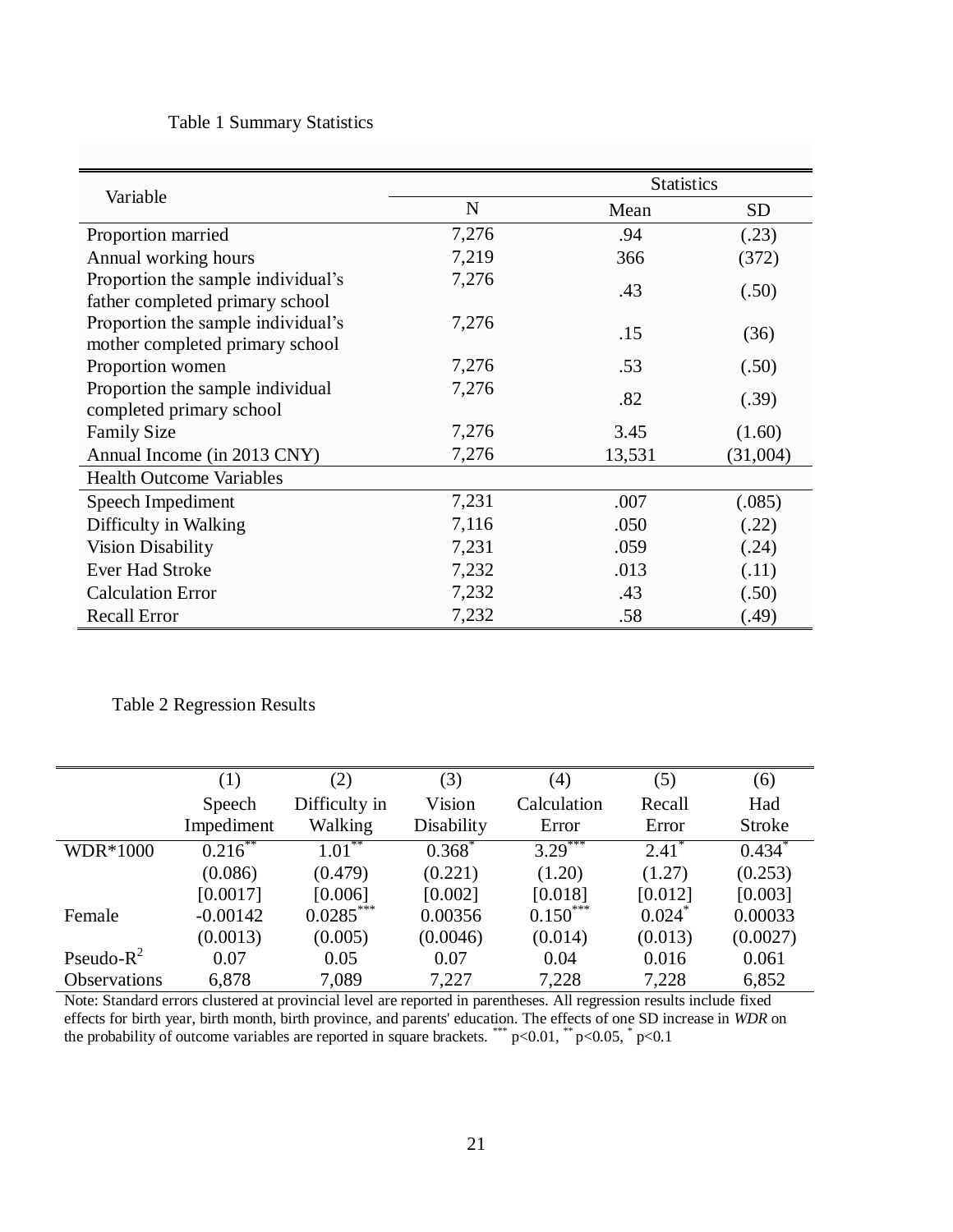#### Table 3 Robustness Analysis

|              | (1)                  | (2)                      | (3)                  | (4)                  | (5)             | (6)                  |
|--------------|----------------------|--------------------------|----------------------|----------------------|-----------------|----------------------|
|              | Speech<br>Impediment | Difficulty in<br>Walking | Vision<br>Disability | Calculation<br>Error | Recall<br>Error | Had<br><b>Stroke</b> |
| ADR*1000     | $0.202***$           | $1.00^{\degree}$         | $0.397^*$            | $3.05***$            | $2.53***$       | 0.41                 |
|              | (0.08)               | (0.46)                   | (0.23)               | (1.3)                | (1.23)          | (0.25)               |
| Female       | $-0.001$             | $0.0285***$              | 0.004                | 0.149                | 0.024           | 0.0003               |
|              | (0.001)              | (0.005)                  | (0.005)              | (0.014)              | (0.13)          | (0.003)              |
| $R^2$        | 0.07                 | 0.05                     | 0.07                 | 0.04                 | 0.02            | 0.06                 |
| Observations | 6,878                | 7,089                    | 7,227                | 7,228                | 7,228           | 6,852                |

#### A. Average Death Rate (ADR)

Note: Standard errors clustered at provincial level are reported in parentheses. All regression results include fixed effects for birth year, birth month, birth province, and parents' education. \*\*\*  $p<0.01$ , \*\*  $p<0.05$ , \*  $p<0.1$ 

#### B. Urban Sample

|                     | $\left(1\right)$ | (2)           | (3)        | (4)         | (5)          | (6)                  |
|---------------------|------------------|---------------|------------|-------------|--------------|----------------------|
|                     | Speech           | Difficulty in | Vision     | Calculation | Recall       | Had                  |
|                     | Impediment       | Walking       | Disability | Error       | Error        | <b>Stroke</b>        |
| WDR*1000            | ***<br>$-2.31$   | $-0.978$      | 1.75       | $-4.10$     | $-1.97$      | $-2.73$ <sup>*</sup> |
|                     | (1.14)           | (1.51)        | (1.32)     | (5.67)      | (6.33)       | (1.51)               |
| Female              | $-0.0126$        | 0.008         | $-0.025$   | $-0.055$    | $-0.162$ *** | 0.002                |
|                     | (0.006)          | (0.010)       | (0.014)    | (0.037)     | (0.033)      | (0.005)              |
| Pseudo- $R^2$       | 0.33             | 0.15          | 0.19       | 0.06        | 0.09         | 0.12                 |
| <b>Observations</b> | 139              | 584           | 601        | 952         | 941          | 229                  |

Note: Standard errors clustered at provincial level are reported in parentheses. All regression results include fixed effects for birth year, birth month, birth province, and parents' education. \*\*\*  $p<0.01$ , \*\*  $p<0.05$ , \*  $p<0.1$